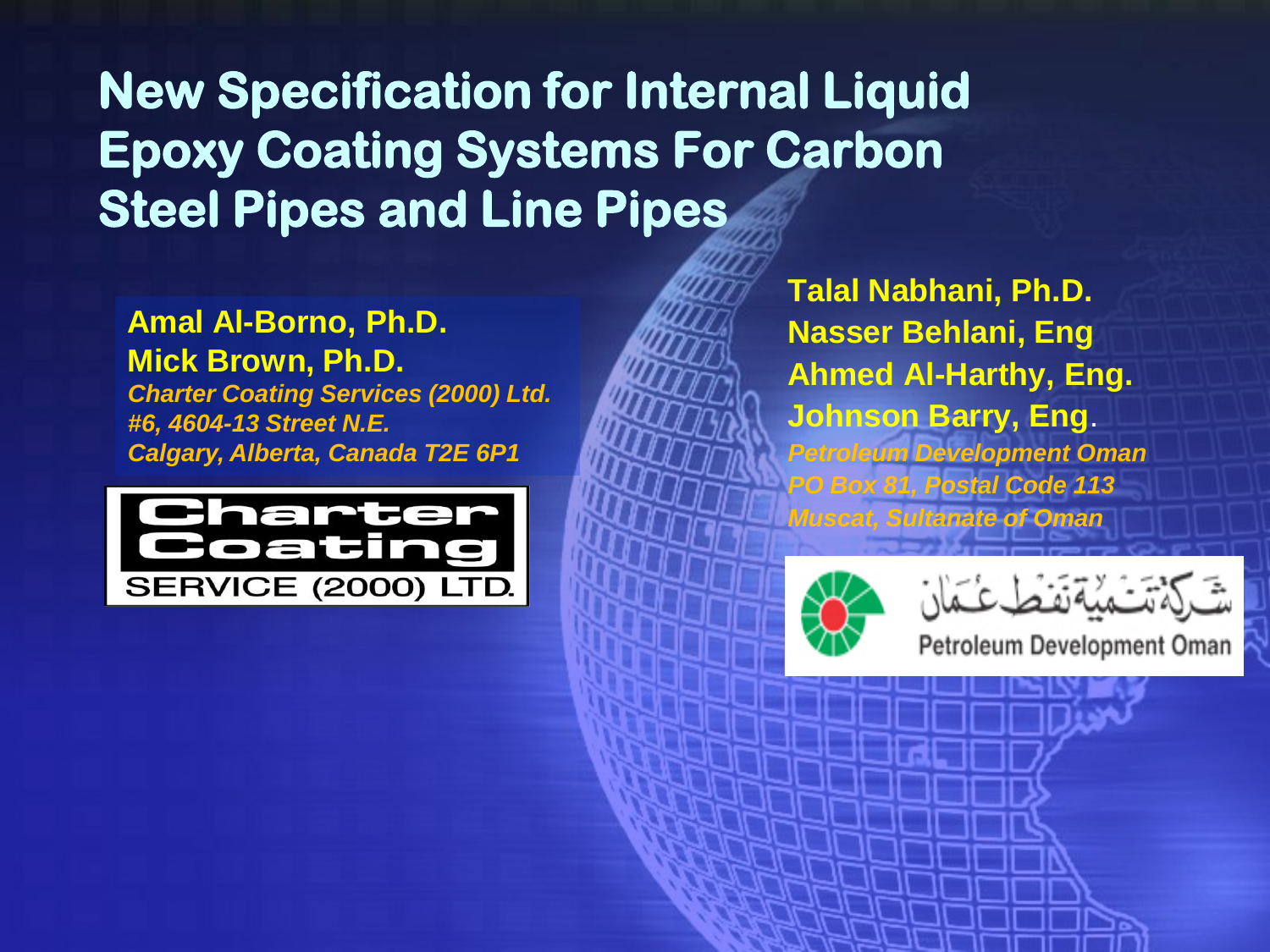# **Project Background – Internal Pipe Coatings**

#### **Problem:**

- Shortage of local FBE applicators for Oman
- Projects not being done to schedule
- No documentation for qualification of alternative coatings

#### **Project:**

- Prepare specifications for liquid coating
- Market research liquid coatings
- Identify, source and test candidate coatings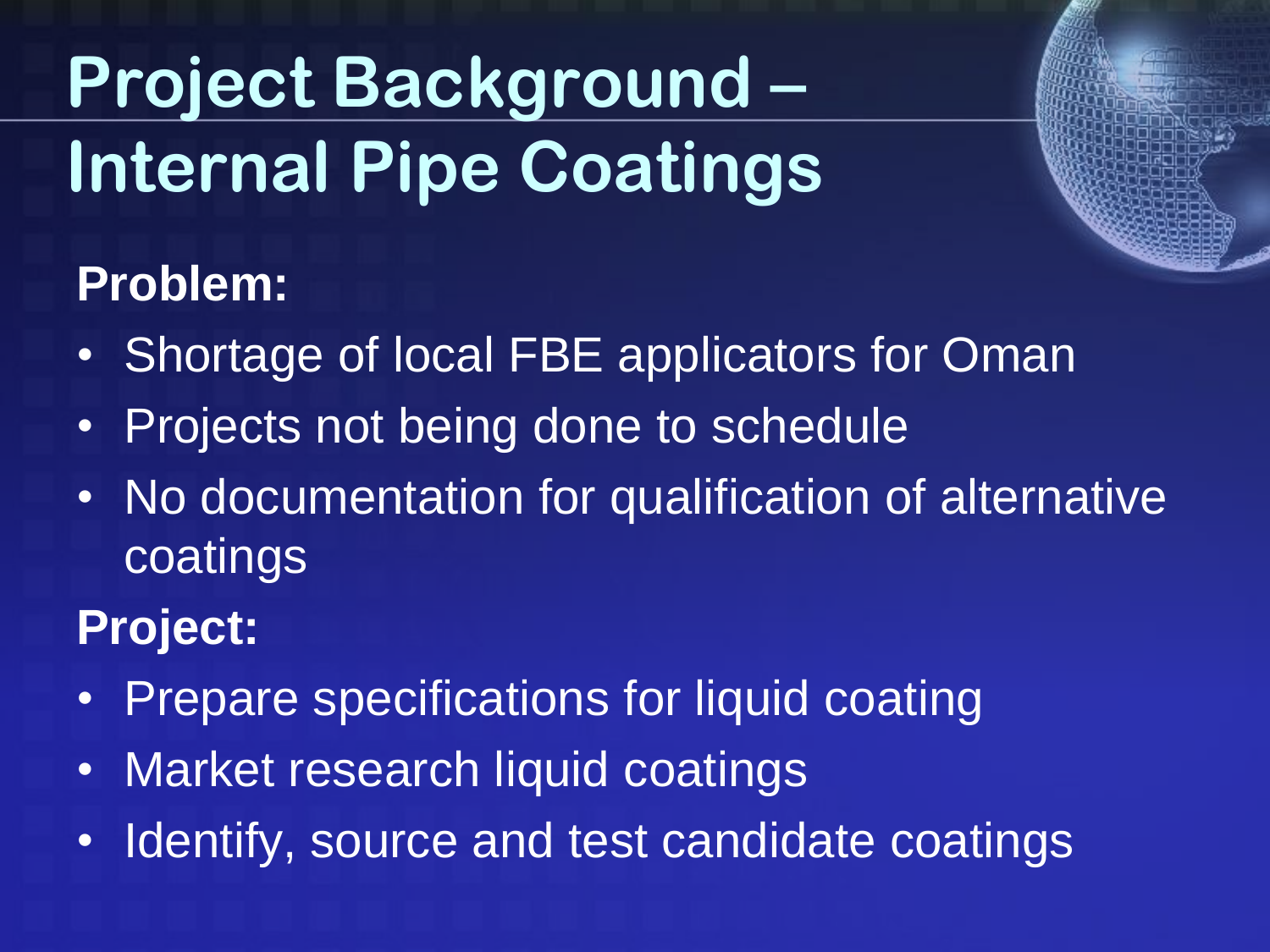# **Liquid Coatings vs. FBE**

#### **FBE**

- base and converter together  $\cdot$
- high application temperatures
- phosphate steel treatment sometimes recommended
- DSC useful as QC tool
- powder application equipment required
- typically very fast cure of coating
- usually very flexible

#### **Liquid Coatings**

• base and converter separate

- application temperatures lower than for FBE
- phosphate treatment not required
- DSC not such a QC tool
- variable and different application equipment used
- typically require longer time to cure coating
- often less flexible than FBE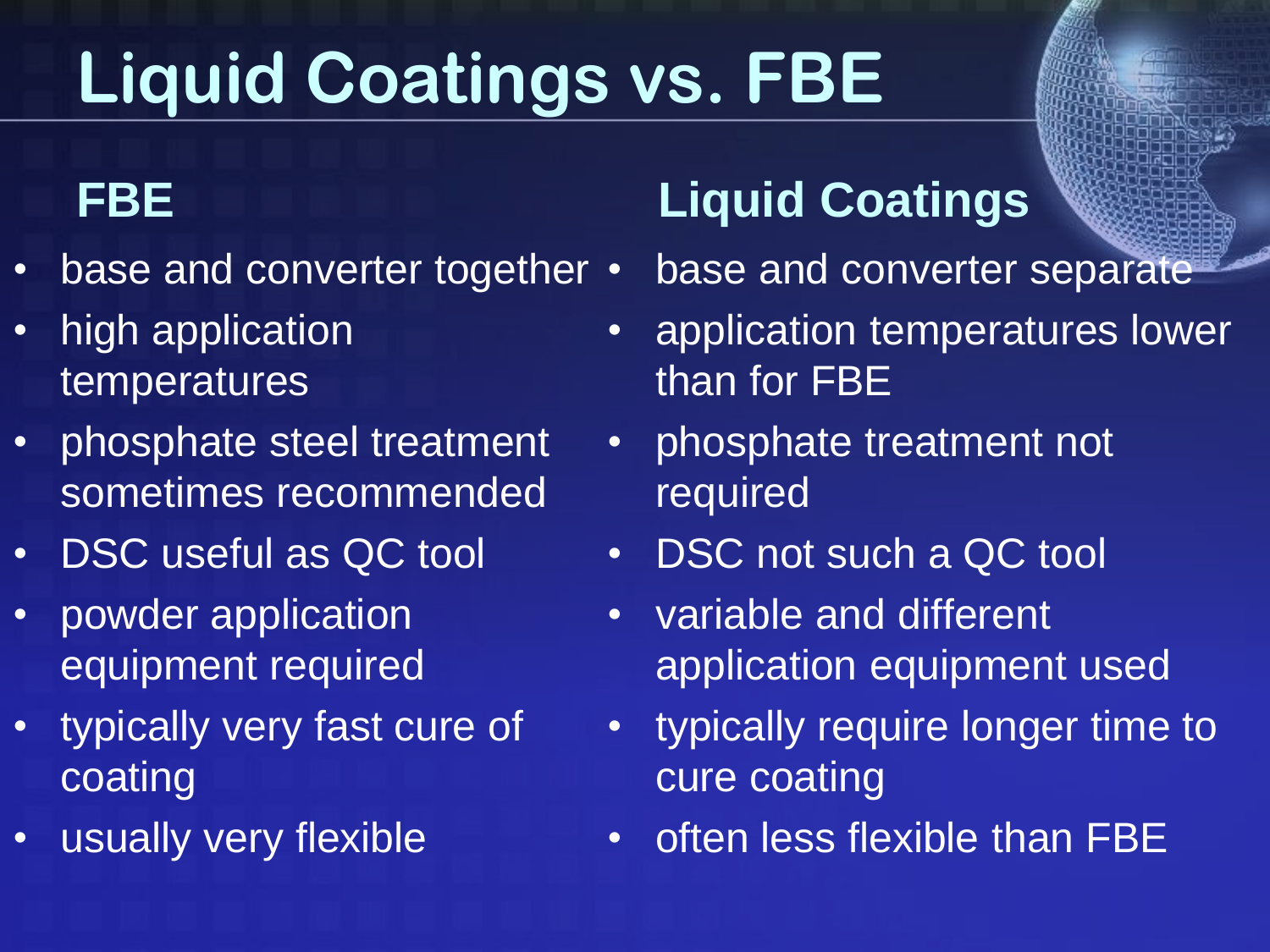# **Operating Conditions**

| <b>Parameter</b>       | <b>System 1</b><br>(water only) | <b>System 2 (Production fluids)</b><br>containing oil, gas and water) |
|------------------------|---------------------------------|-----------------------------------------------------------------------|
| <b>Design Temp.</b>    | 85 °C                           | 85 °C                                                                 |
| <b>Design Pressure</b> | <b>Not Applicable</b>           | 50 bar                                                                |
| <b>GOR</b>             | $\overline{0}$                  | $<$ 300                                                               |
| <b>% Water Cut</b>     | <b>Not Applicable</b>           | 50%                                                                   |
| $CO,$ $Pp$             | Not Applicable (0)              | 3 bar                                                                 |
| $H2S$ Pp               | Not Applicable (0)              | 0.5 <sub>bar</sub>                                                    |
| <b>Solid/Velocity</b>  | Less than<br>erosional velocity | Less than erosional velocity                                          |
| <b>Chlorides (CI-)</b> | $< 100000$ ppm                  | $<$ 100000 ppm                                                        |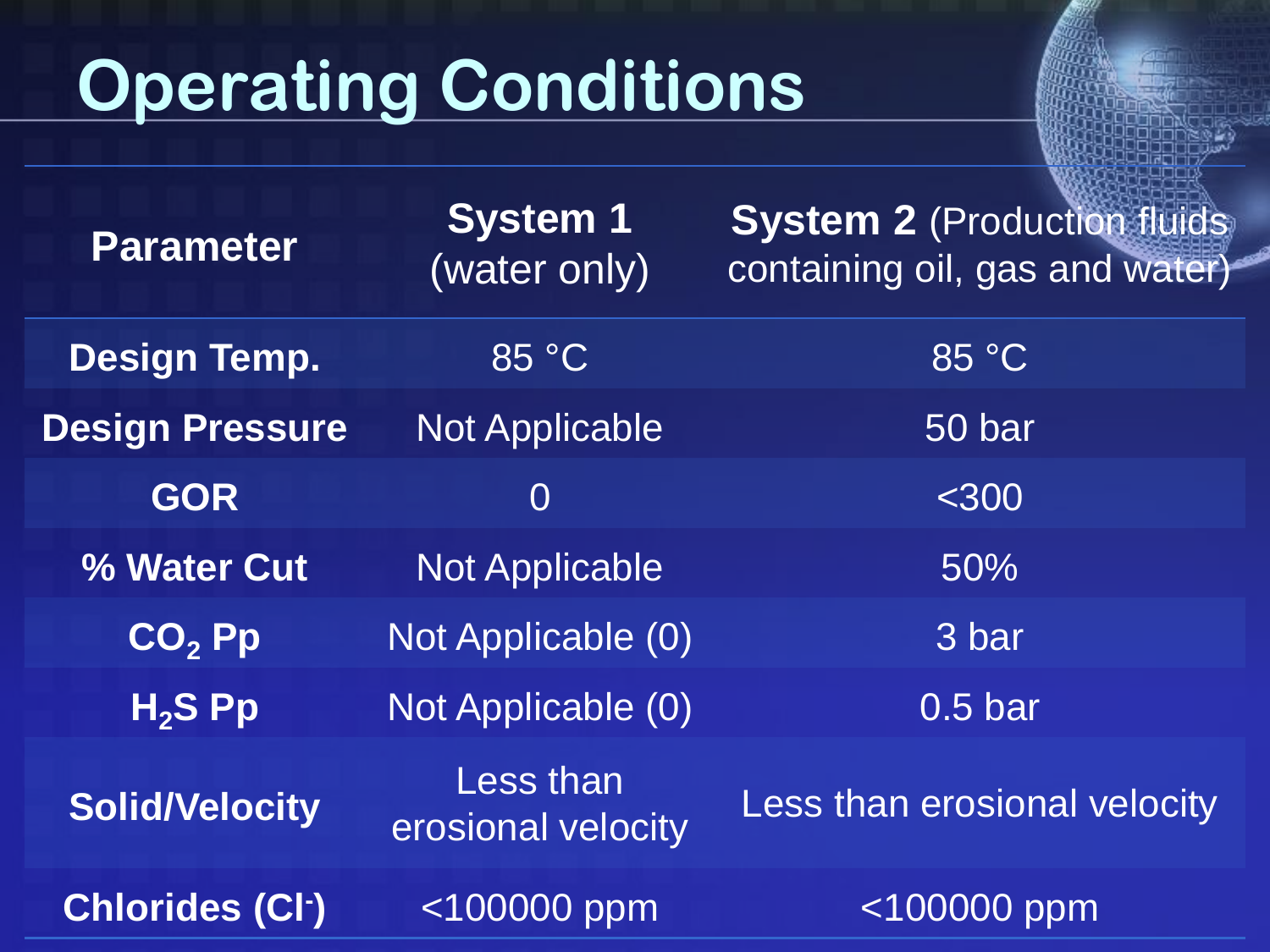### **Market Research for Coatings**

• 40 coating companies were contacted

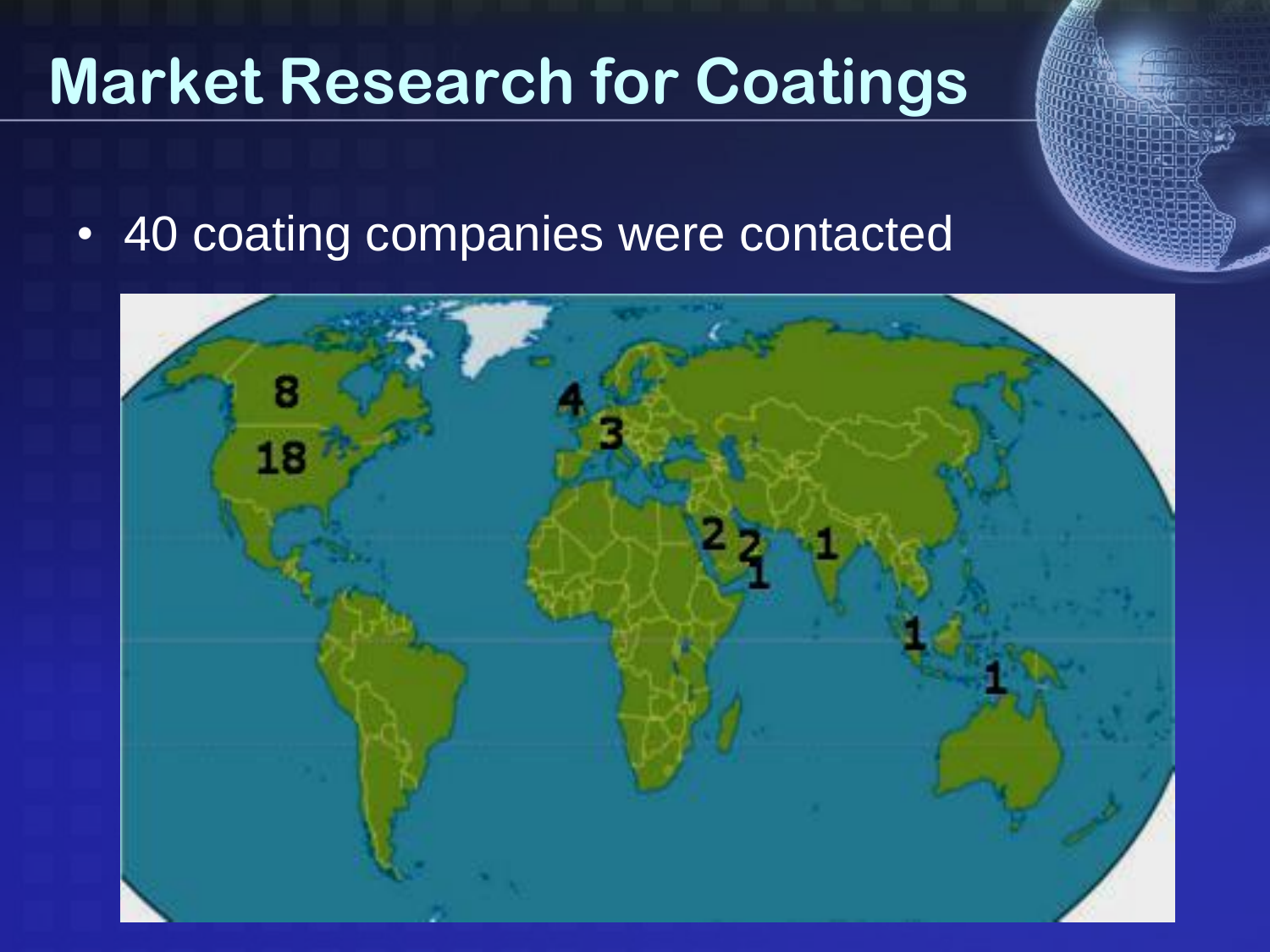### **Market Research for Coatings – contd.**

- Only 8 suppliers indicated that they had appropriate coatings
- 10 coatings were proposed
- Study of product data sheets and test data resulted in elimination of 4 products
- Only 6 products for initial testing! From…

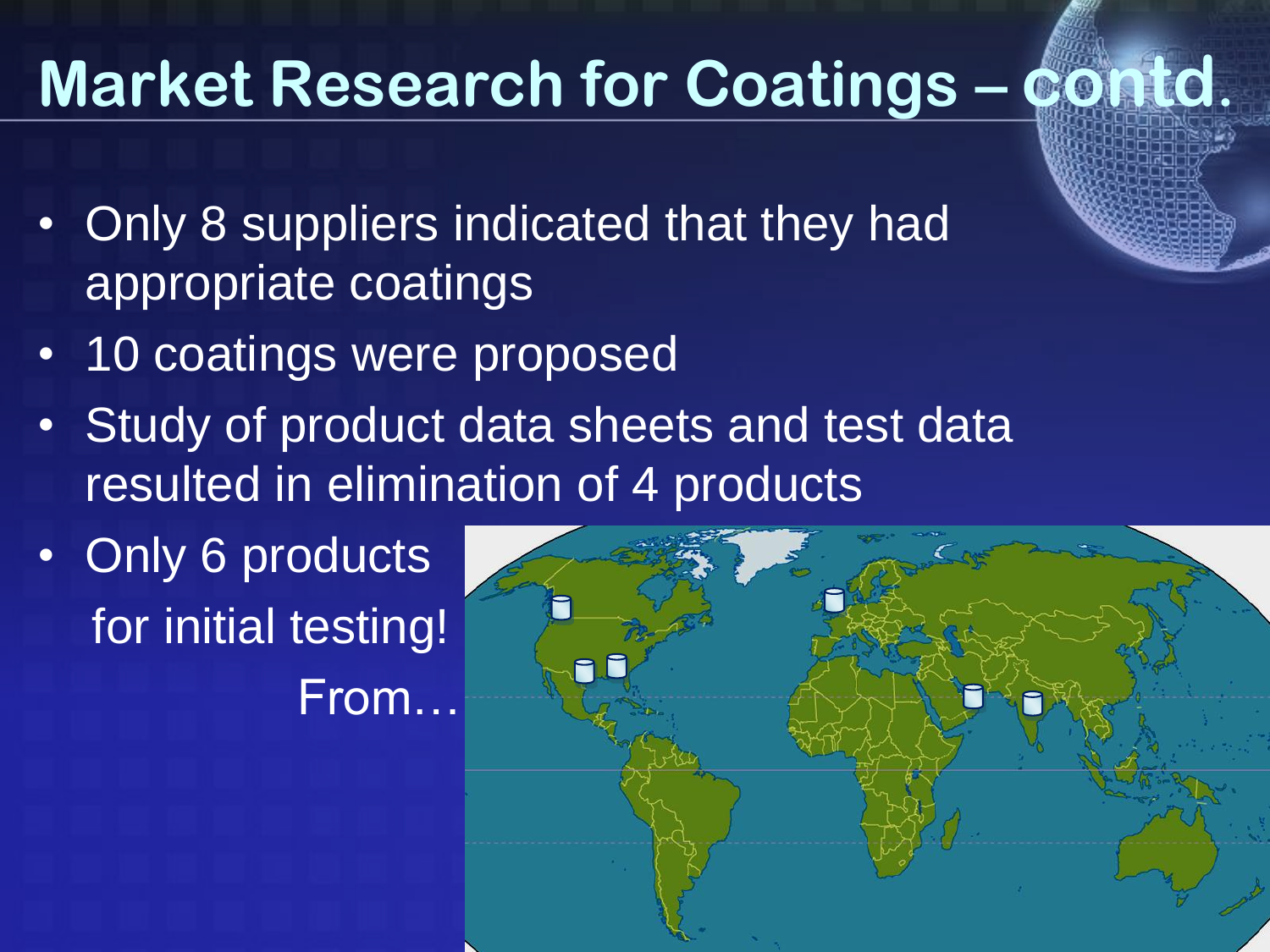### **Specification - objectives**

Specification details to cover:

- define responsibilities of end-user, supplier and applicator
- qualification procedures for coating and applicator
- application process details
- QC of materials and equipment
- inspection requirements and procedures
- coating tests for qualification and QC/QA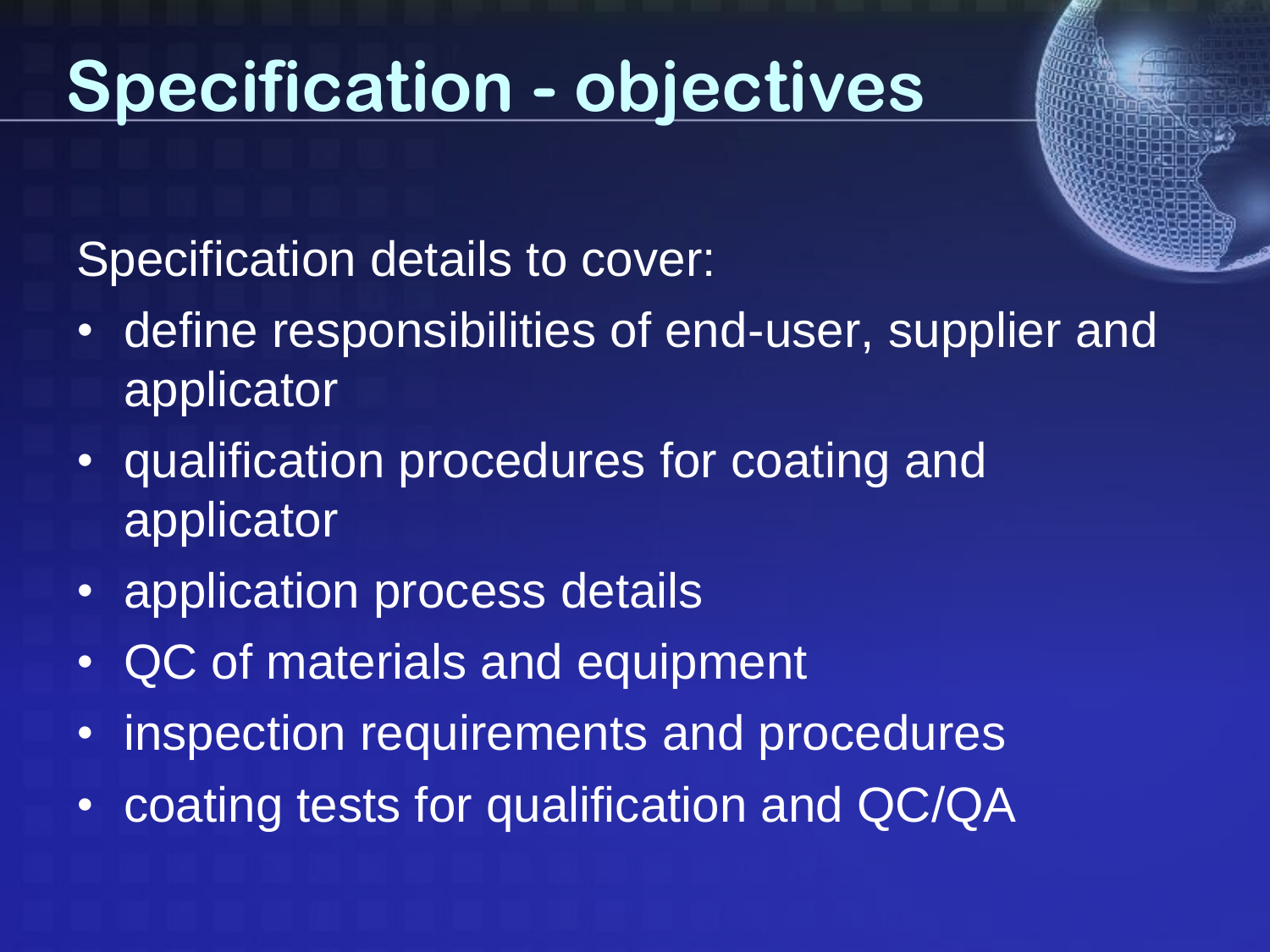# **Qualification of Coatings**

- consider factors in service conditions that are most likely to lead to coating failure
- tests to demonstrate performance ≥ FBE for service conditions
- develop screening tests to eliminate inappropriate coatings
- market research available liquid coatings
- identify and source candidate coatings
- develop test program for screening and qualification
- conduct testing to qualify coatings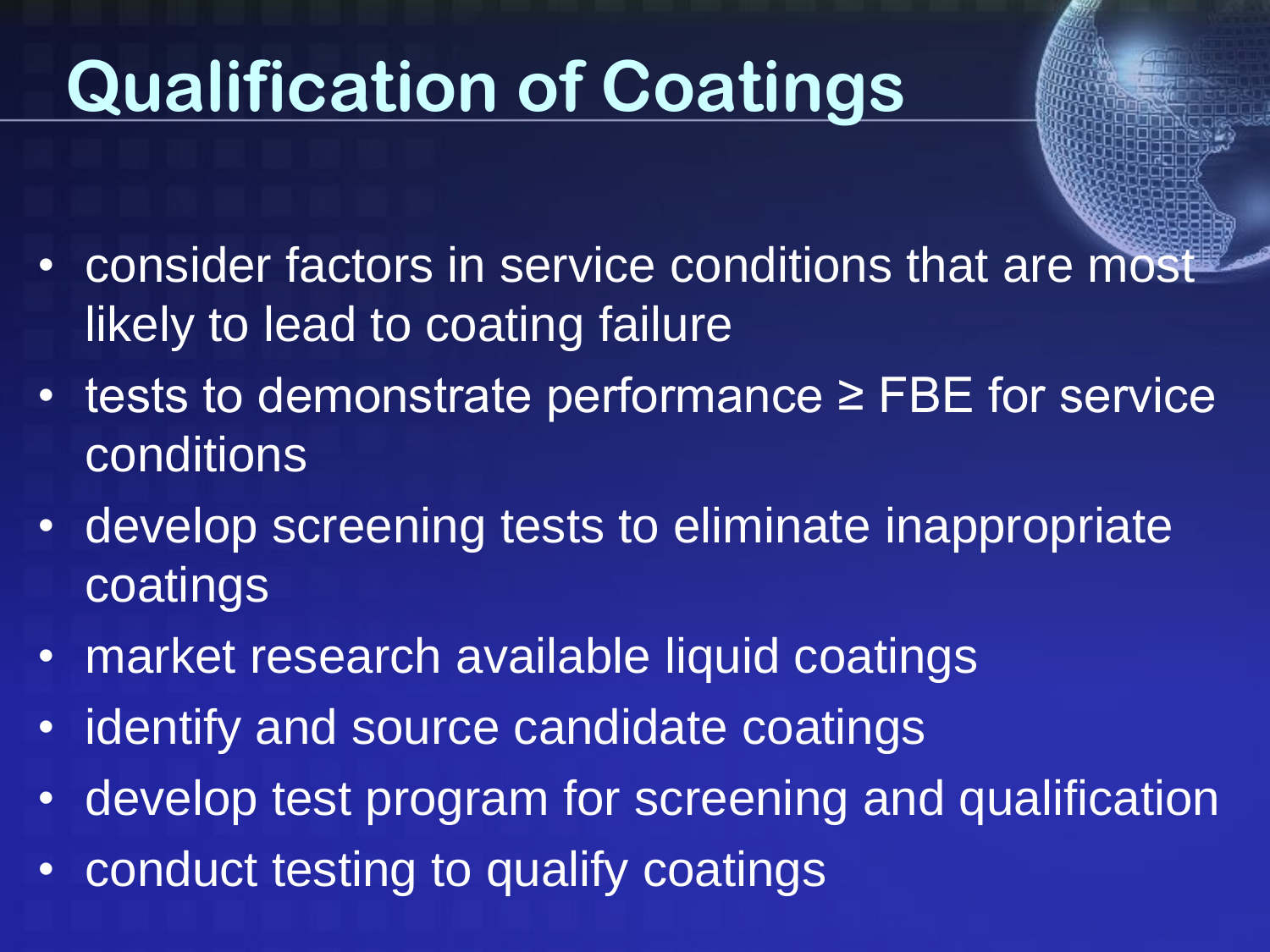# **Qualification Testing**

- To ensure good performance and ≥ FBE in the service conditions, a broad spectrum of tests were selected
- Tests include destructive and NDT with the latter particularly suitable for QC on site
- Tests examine properties related to the application on steel and also coating properties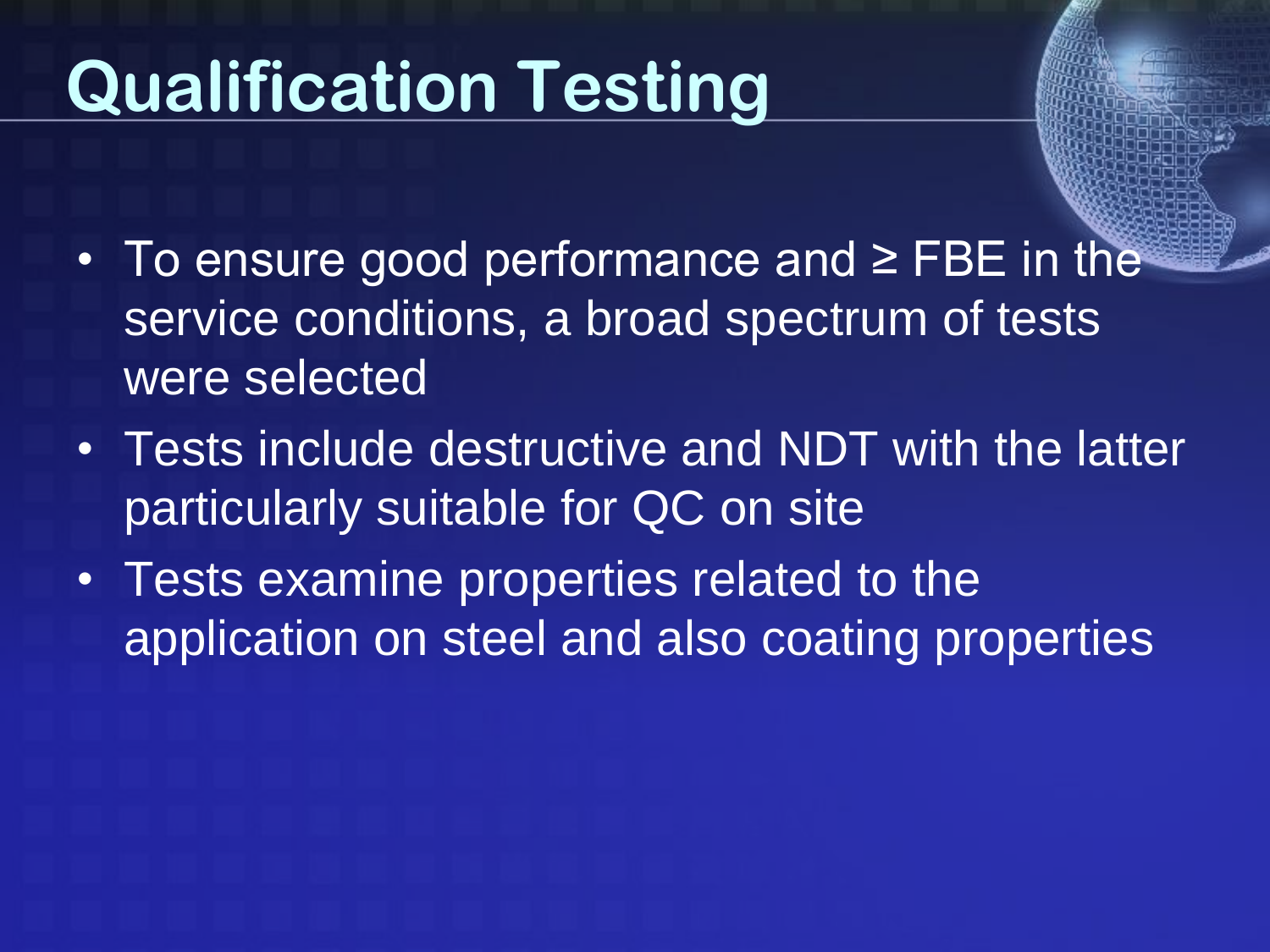## **Physical Properties Tests**

- Film Thickness how evenly was it applied and how well does it cover the surface?
- Holiday detection are there holes or cracks in the coating?
- Hardness how hard is the coating?
- Porosity what level of foam is present in the coating film near the substrate and in cross section?
- Interface contamination how clean was the steel surface when the coating was applied?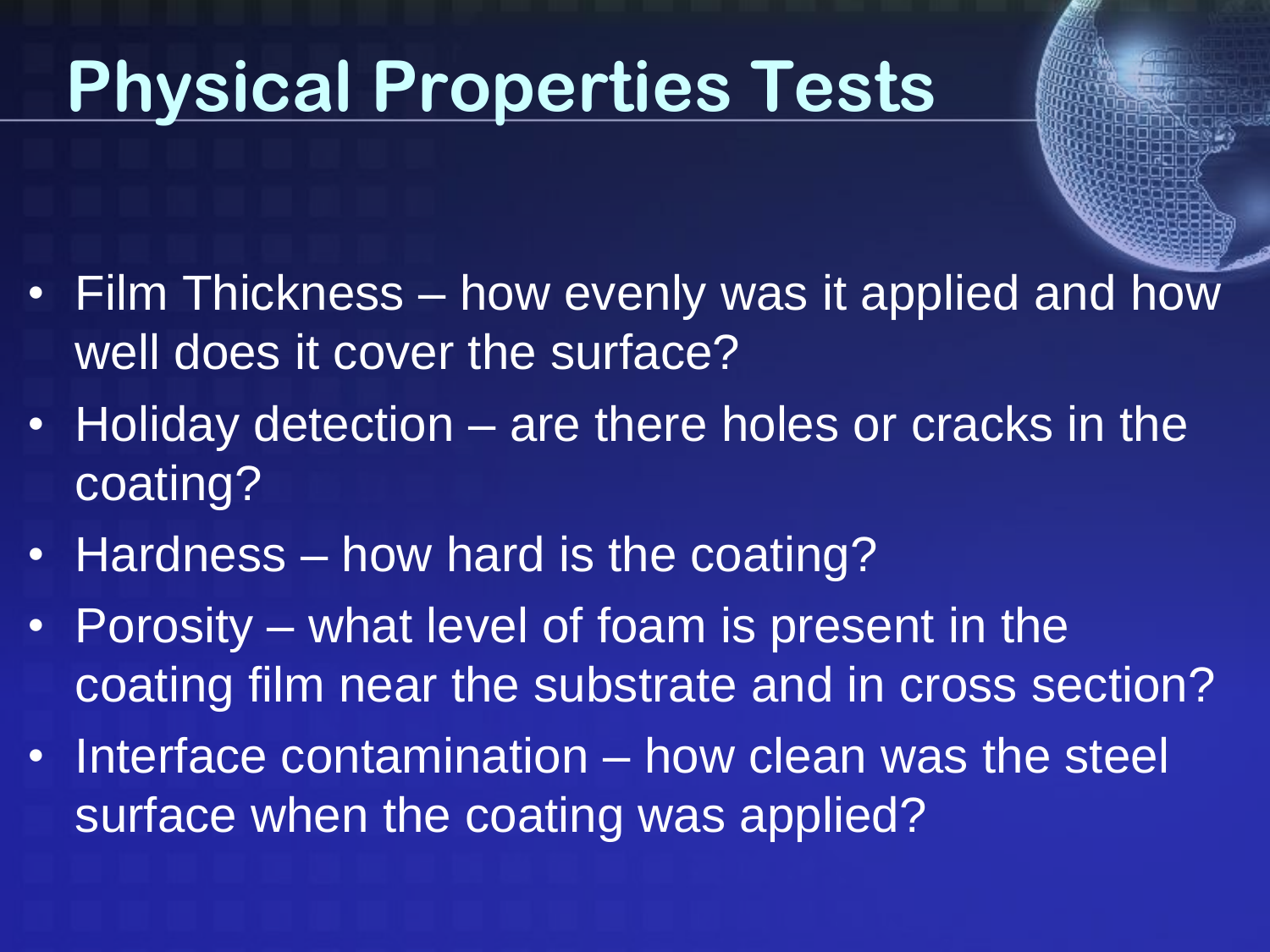# **Physical Performance**

- 
- Impact how well does the coating resist damage when impacted?
- Flexibility how well will it cope with bending of the pipeline?
- Abrasion how well does the coating resist film loss when abraded?
- Penetration how much does the film thickness reduce under a heavy localized load?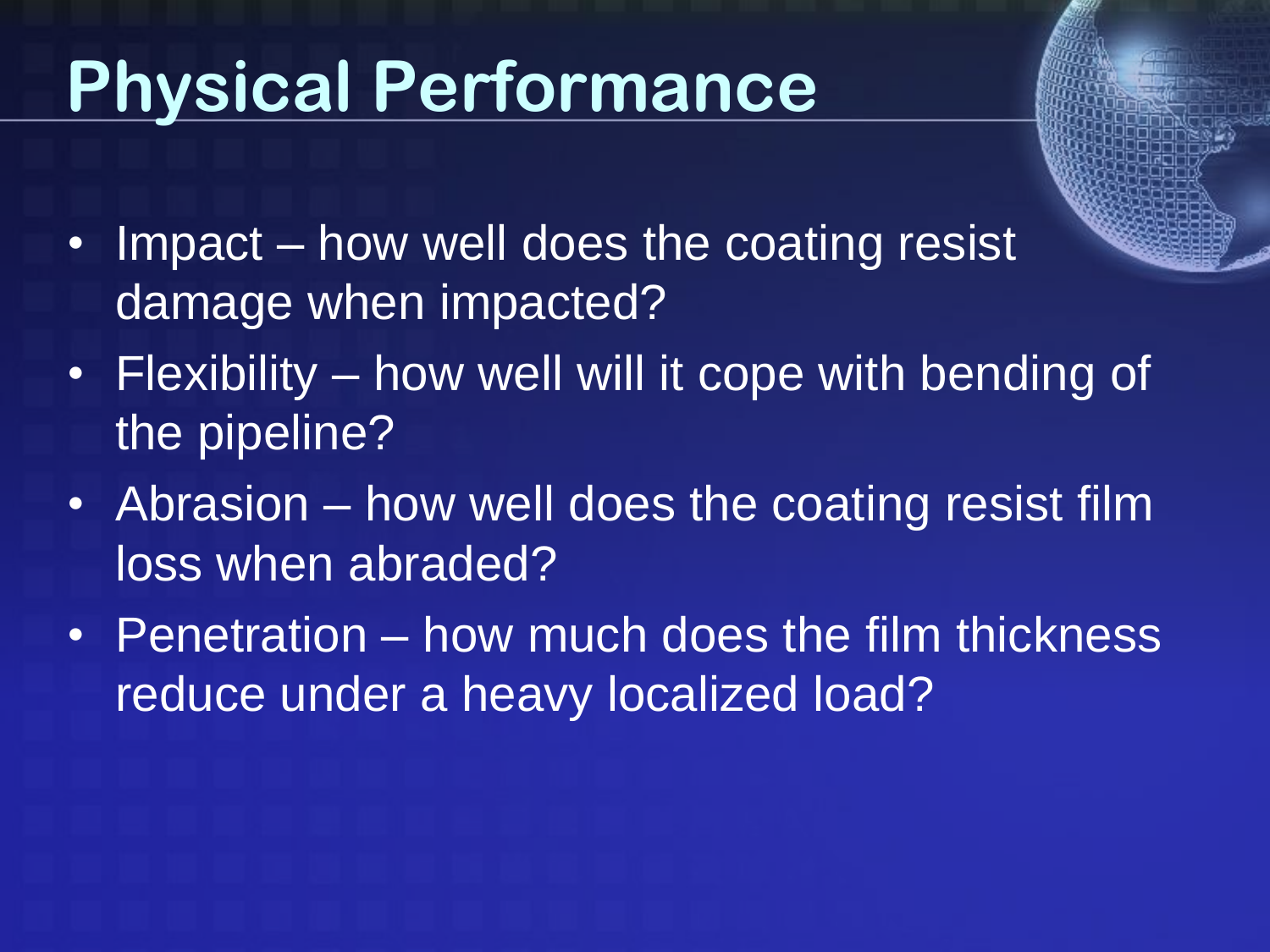### **Physical Characteristics**

Adhesion and coating integrity:

- Knife adhesion leverage at base of coating particularly examines adhesion to substrate.
- Pull-off adhesion examines adhesive and cohesive properties of the coating; shows any weak regions in the coating film.

*Note that these tests are also used after immersion tests to examine for changes in the coating film as a result of the testing*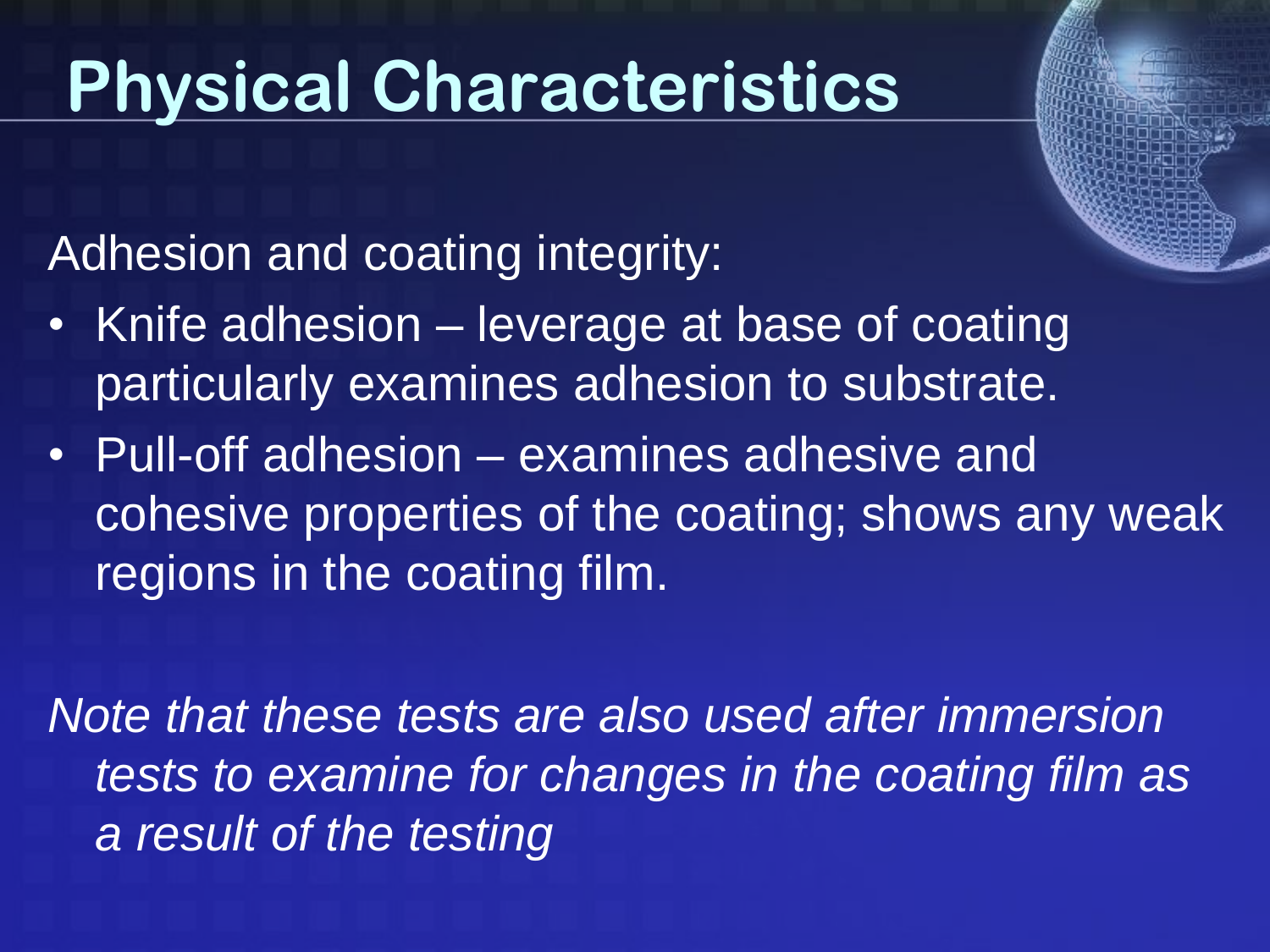## **Physical Characteristics**

Barrier properties and effects of heat:

- Water vapour transmission how good is the coating as a barrier to the passage of water?
- DSC is the Tg above the pipeline rated temperature and does it agree with data sheet?
- Linear thermal expansion what happens to film dimensions when the temperature changes and how does this compare to steel?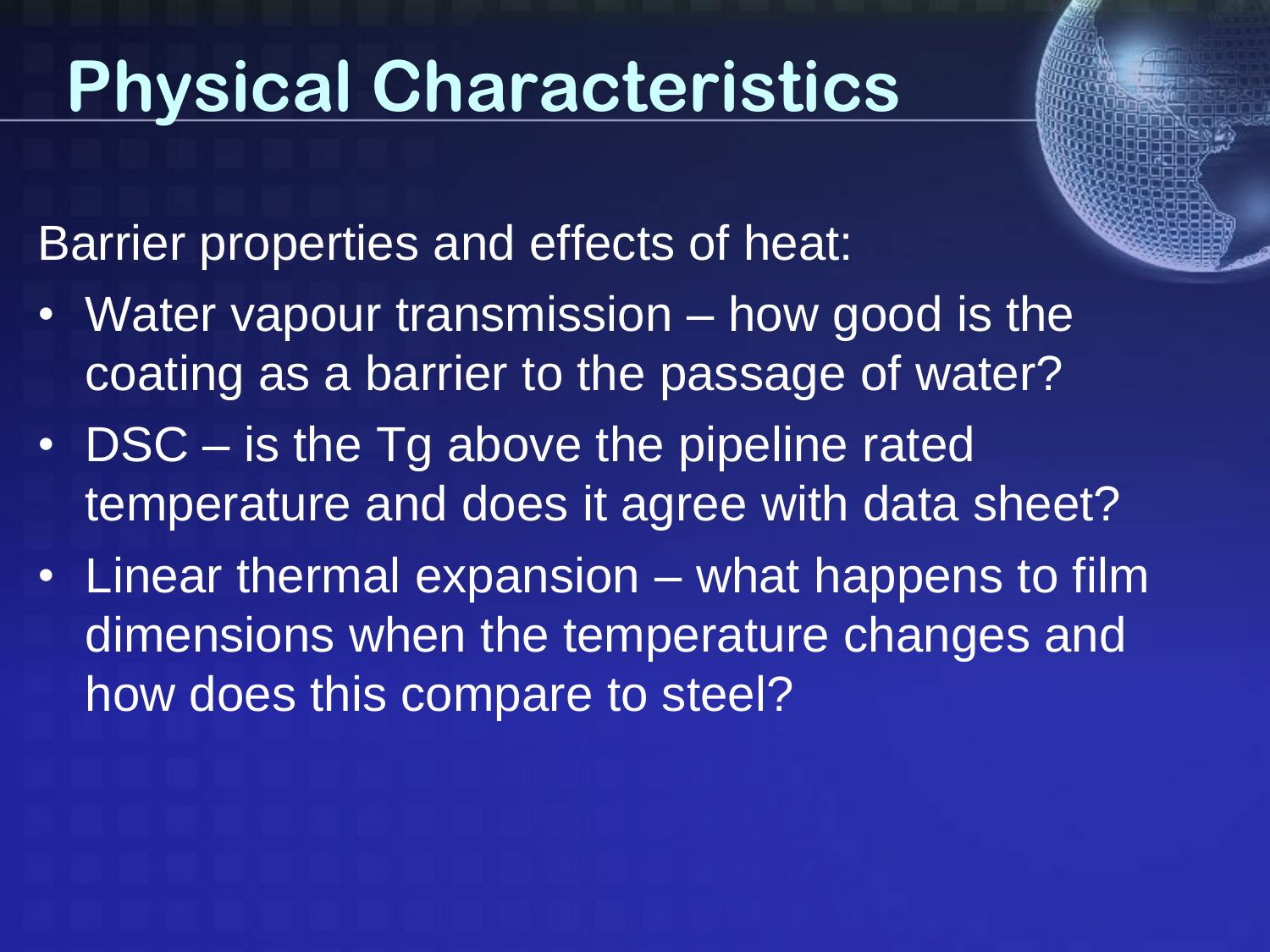### **Chemical Resistance Tests**

- Hot water resistance (85°C) how well does the coating retain adhesion when immersed?
- Chemical resistance + autoclave this test exposes the coating to different chemicals for 90 days and then exposes the coating to pressure and high temperature before examining for blisters, cracks, delamination, or other defects.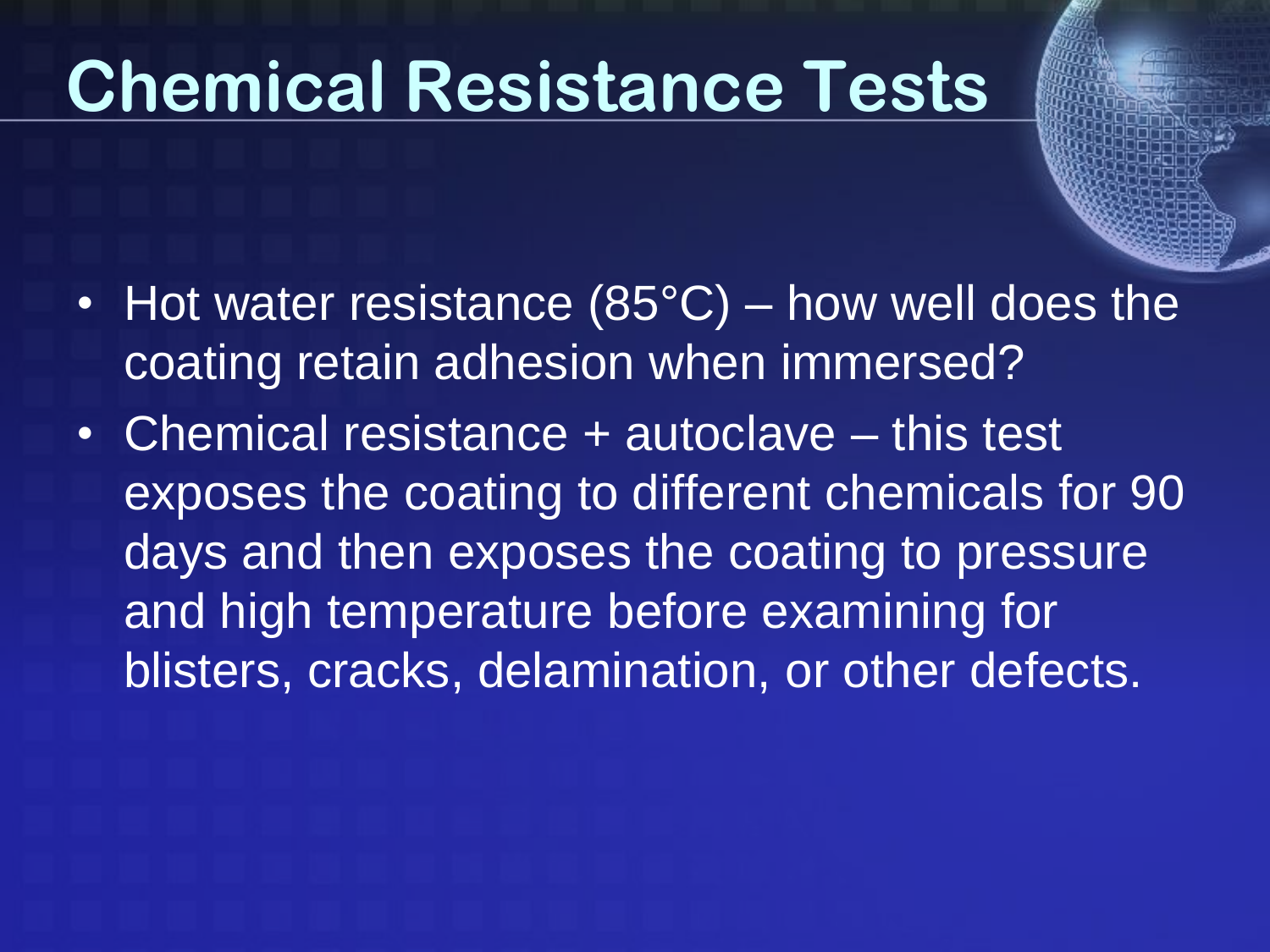## **Chemical Resistance Tests**

- CD (85°C) how does cathodic protection affect coating adhesion?
- Water absorption (23 and  $85^{\circ}$ C) how much water will the coating absorb with long-term immersion?
- Gas pressure variation (10 cycles) how well does the coating withstand changes in pressure?
- Salt fog how well does the coating withstand high salt environments and how well does it hinder undercreep?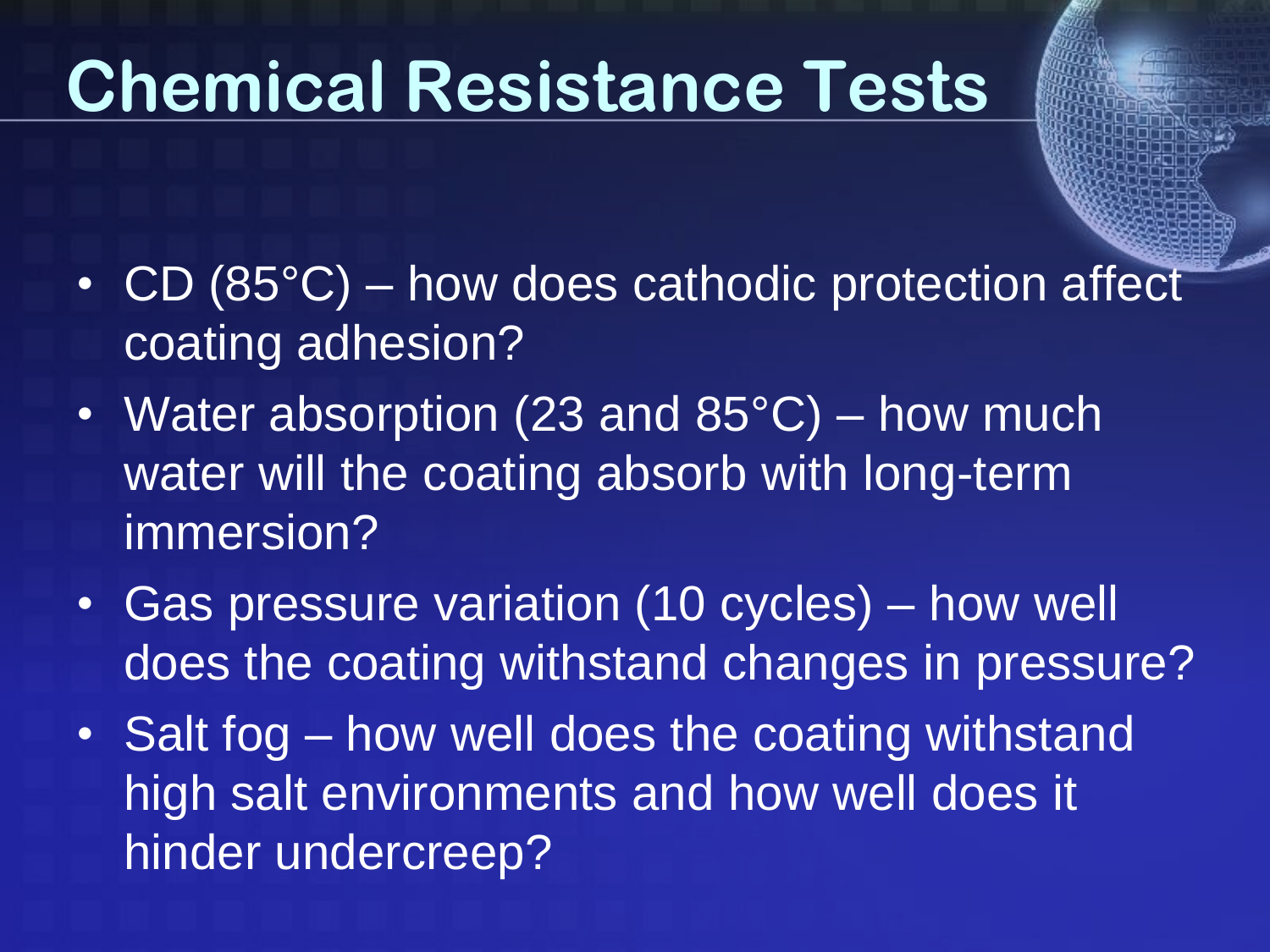### **Screening Tests**

- In order to minimize the testing conducted, the candidate coatings were initially only tested using selected tests.
- Based on the results in these screening tests coatings were selected for testing in the remaining qualification tests.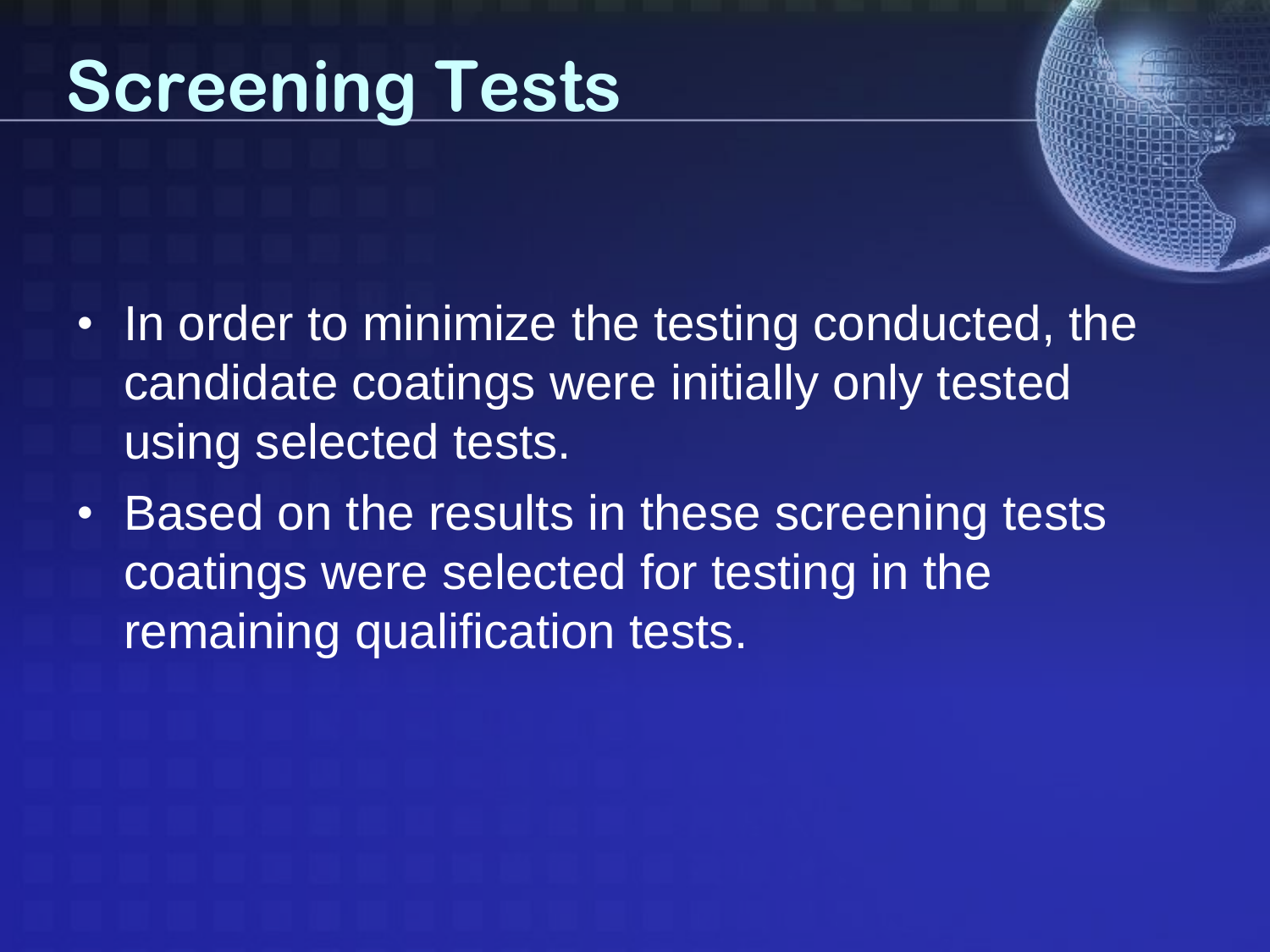# **Screening Tests - Adhesion**

#### **Pull-Off Adhesion**

#### **X-Scribe Adhesion**



• All coatings showed very good adhesion to the steel and passed Specification requirements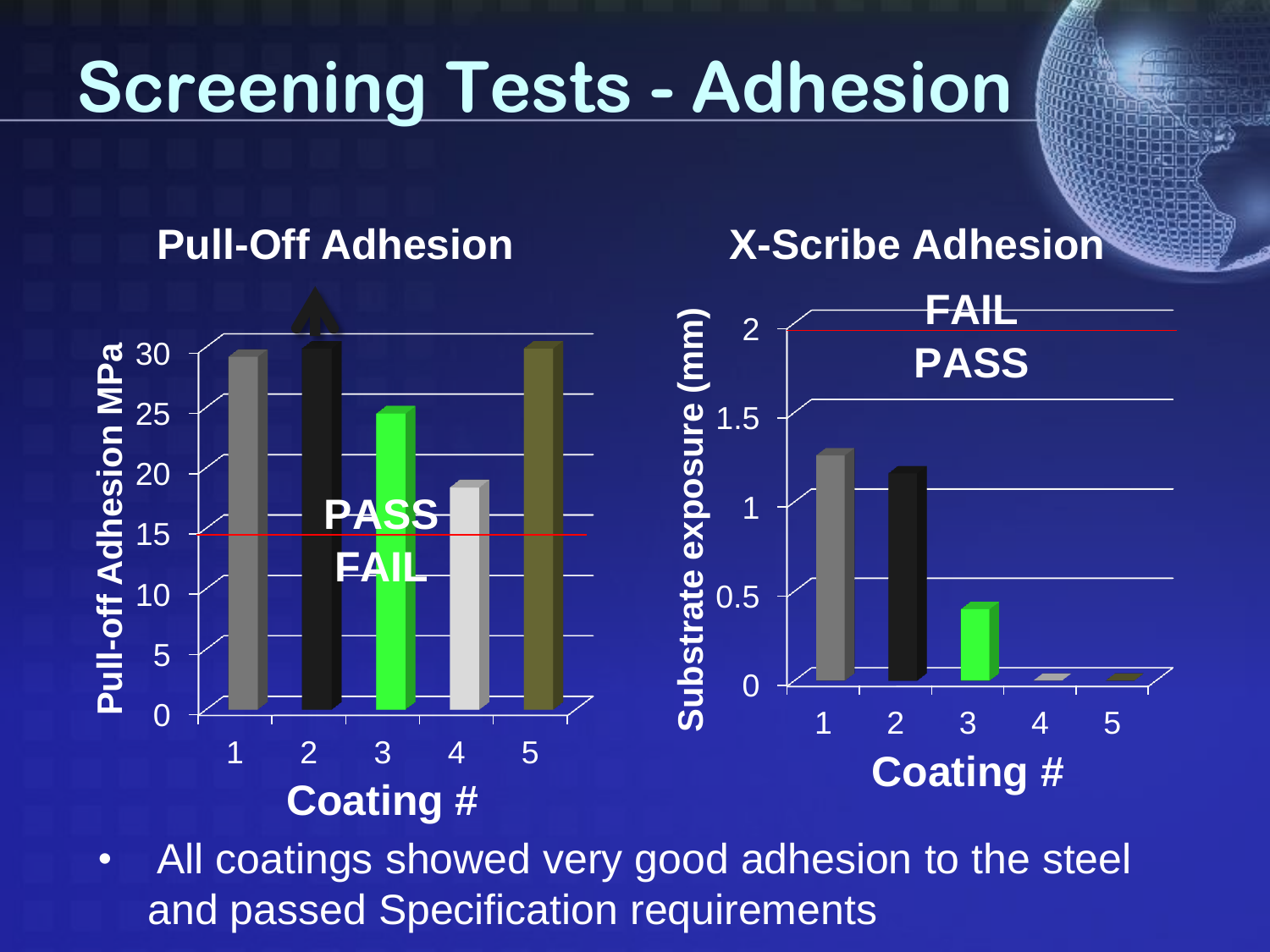### **Screening Tests - Flexibility**



• Only Coating 2 passed the test, Coating 5 was next best and Coating 4 was the least flexible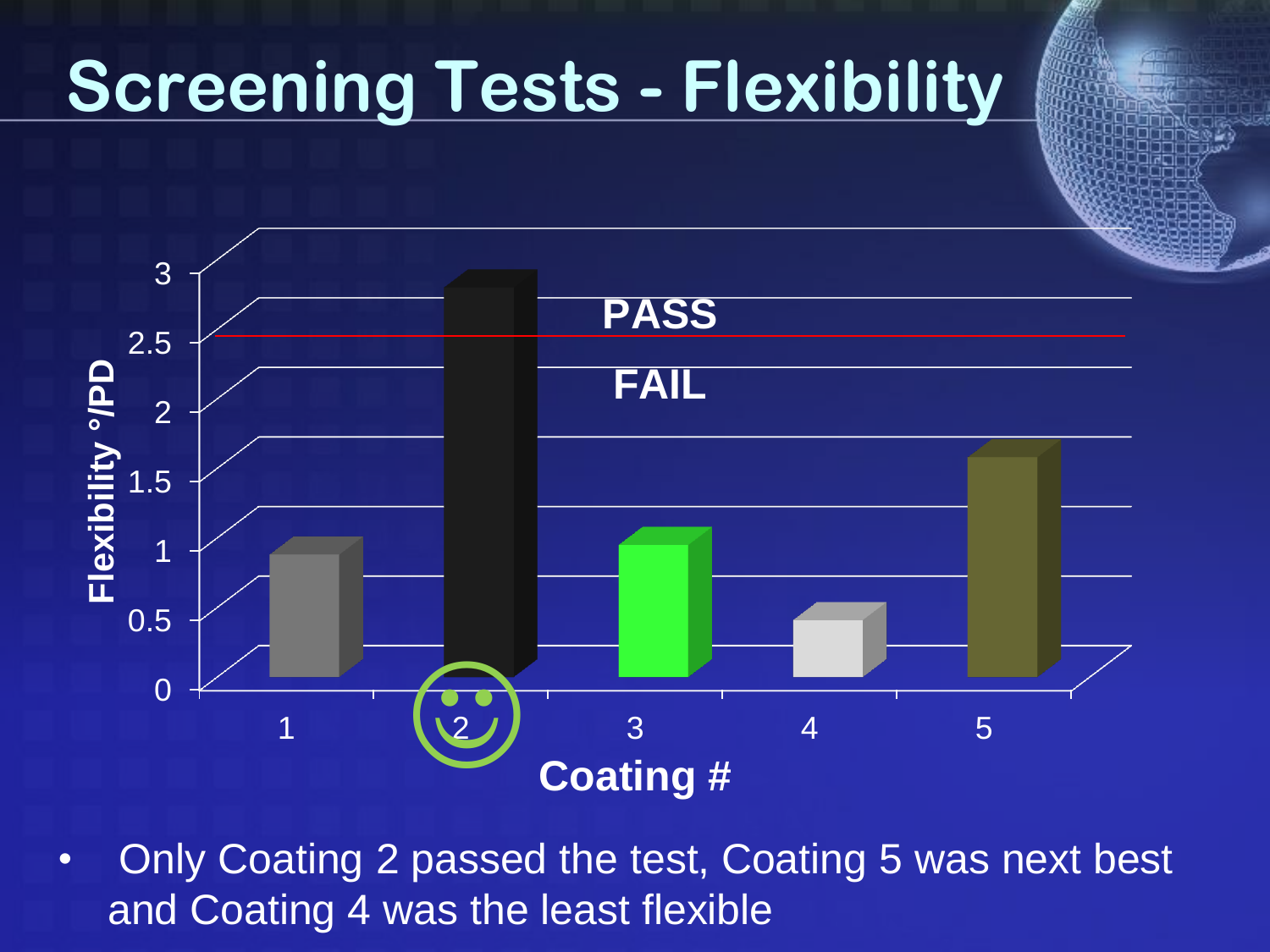## **Screening - Cathodic Disbondment**



#### **Coating #**

• Coatings 1, 2 and 3 had severe chemical attack but Coatings 4 and 5 passed with Coating 5 best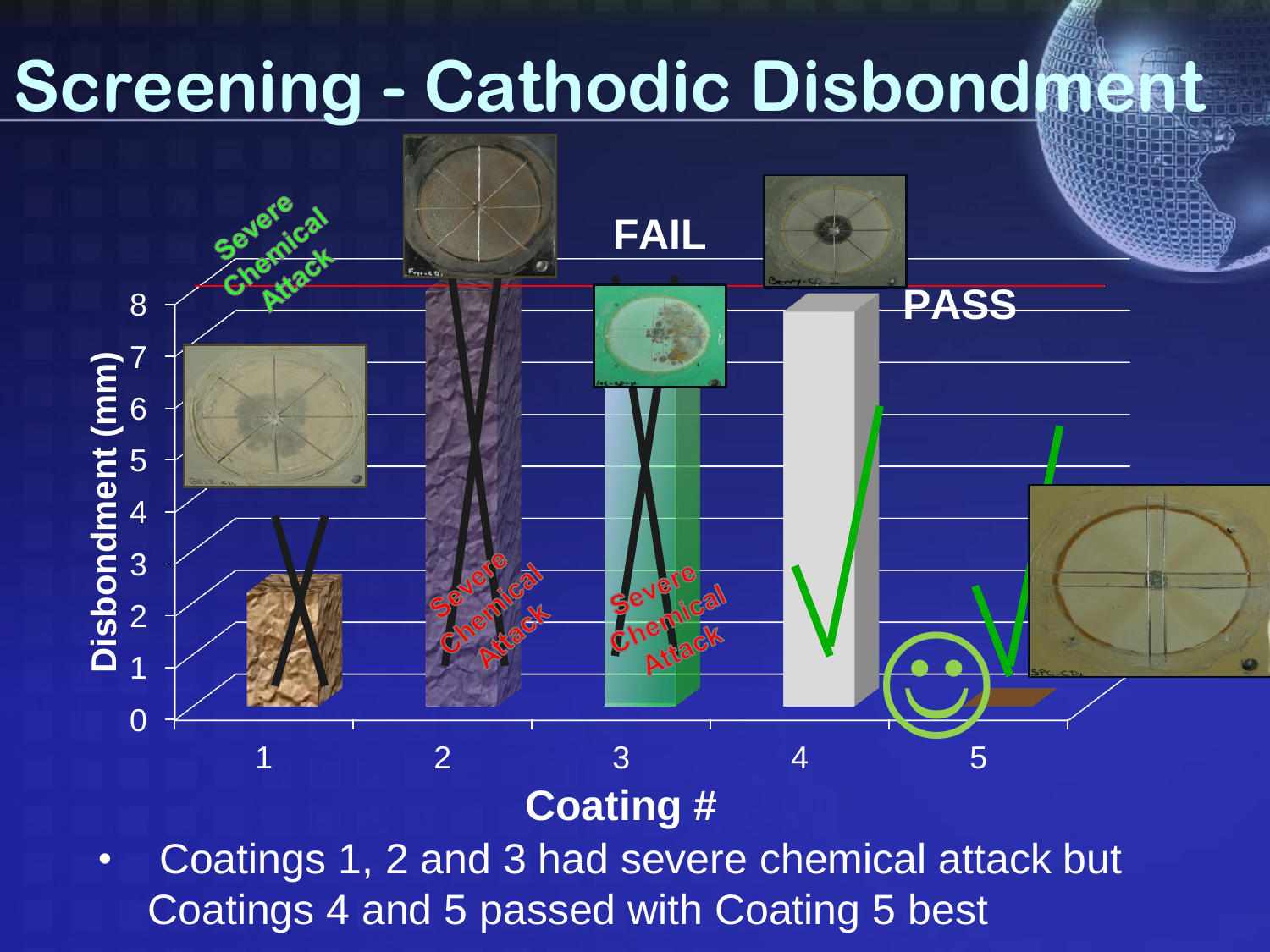### **Screening Tests - Autoclave**

• Coatings 1, 2, 4, and 5 had excellent resistance with no blisters, no adhesion loss, & only slight color change. • Coating 3 blistered in both phases



Coating #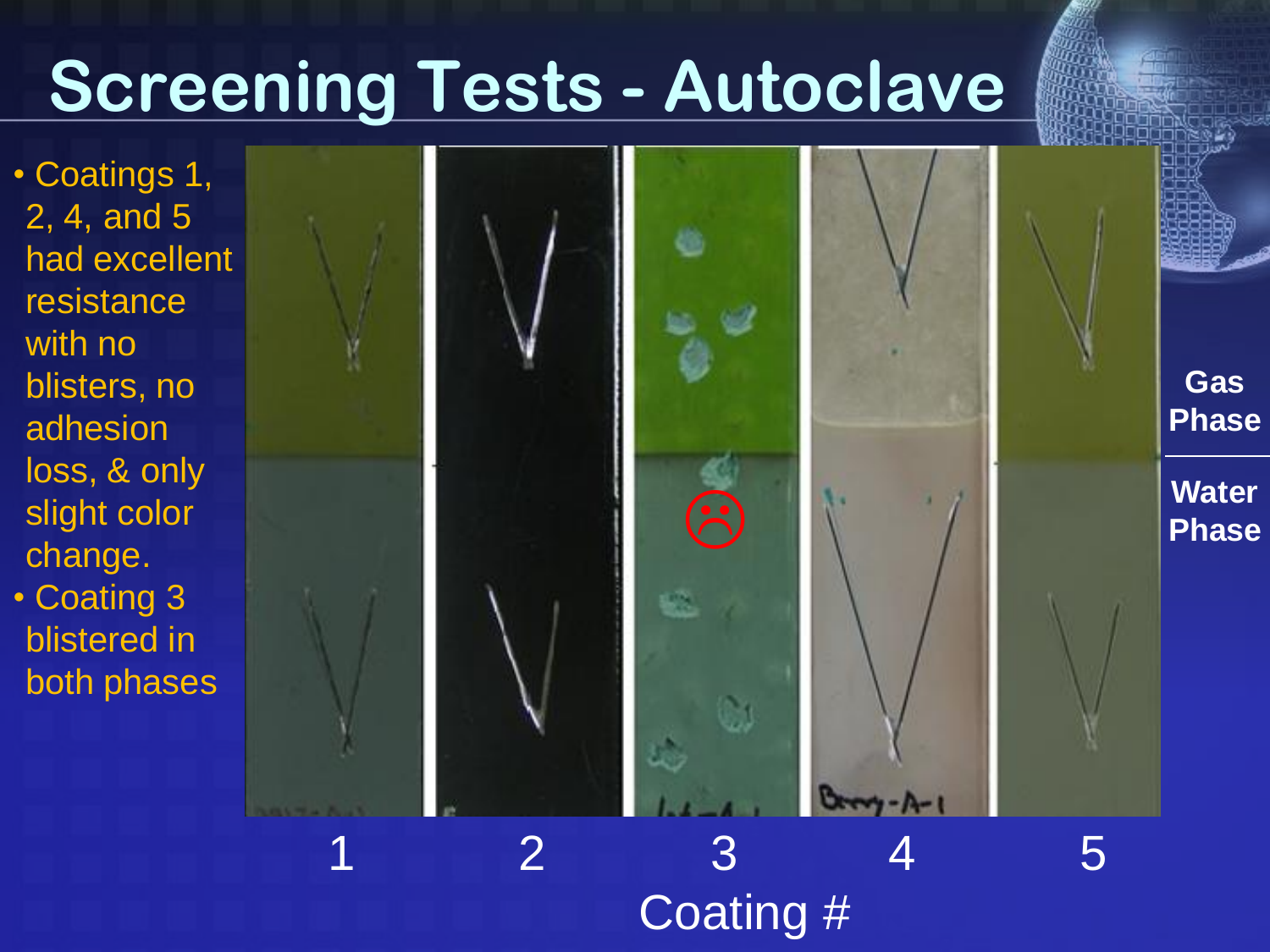#### **Screening Tests - Water Vapor Transmission**

Test at 85°C

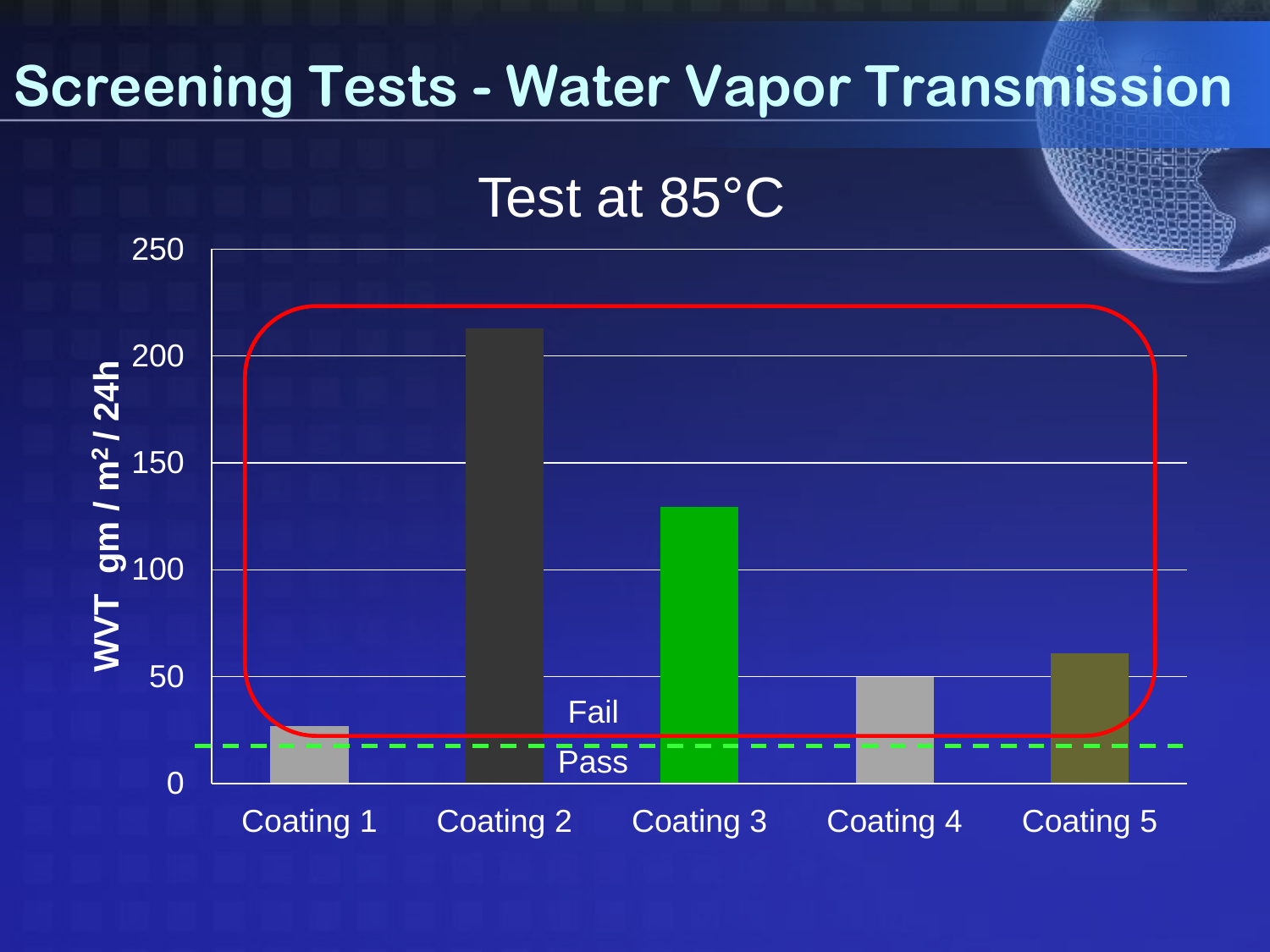#### **Screening Tests - Water Absorption**

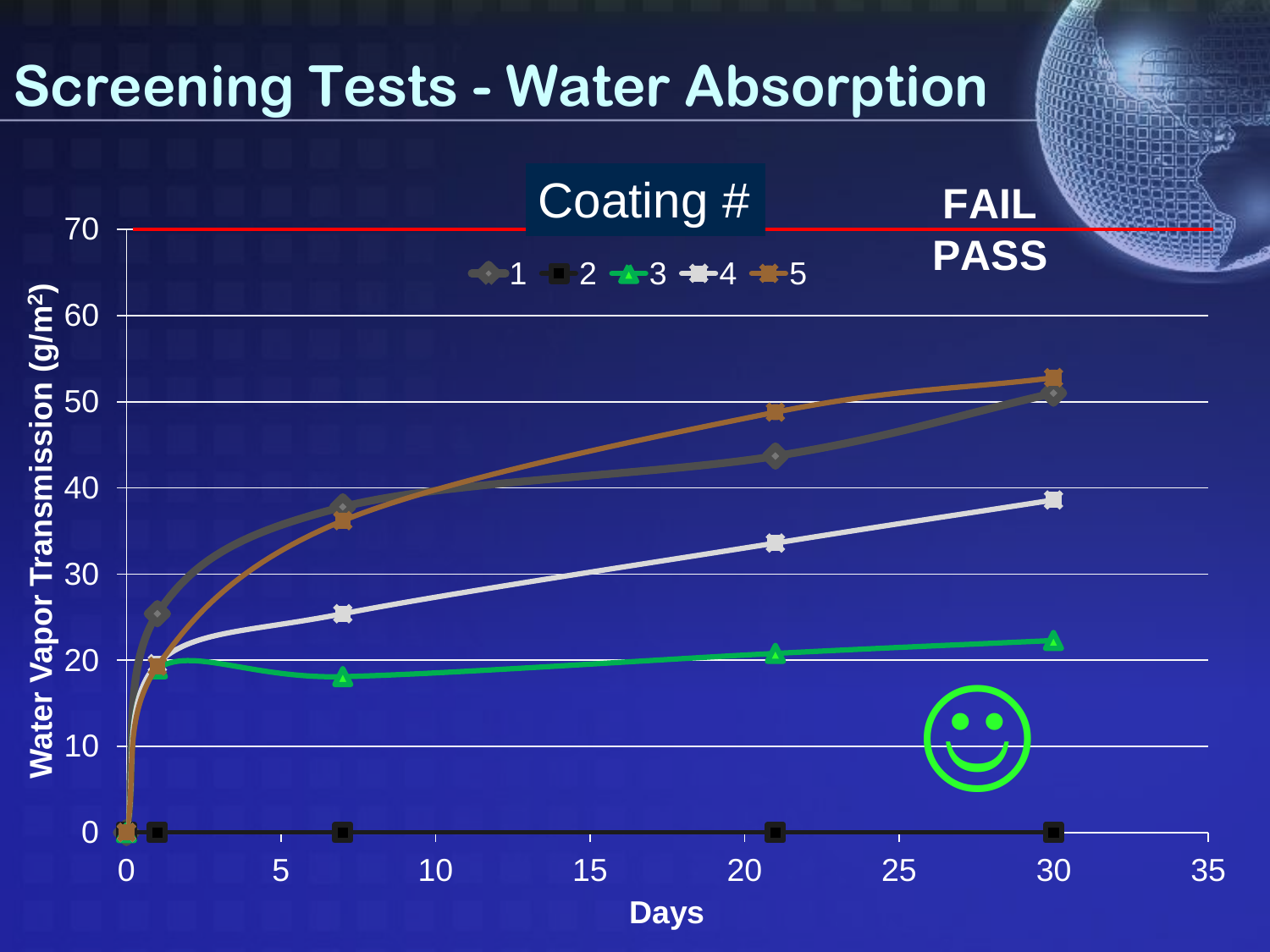## **Comparison Table**

| <b>Test</b>                       | <b>Coating</b><br>1                              | $\bf{2}$           | <b>Coating Coating Coating</b><br>$\bf{3}$       | 4                    | <b>Coating</b><br>5  |
|-----------------------------------|--------------------------------------------------|--------------------|--------------------------------------------------|----------------------|----------------------|
| Adhesion                          | $\mathbf{C}$                                     | $\mathbf{C}$       | $\odot$                                          | $\odot$              | $\bigodot$           |
| <b>Flexibility</b>                | $\left(\begin{matrix} \cdot \end{matrix}\right)$ | $\mathbf{(\cdot)}$ | $\odot$                                          | $\odot$              | $\bm \Theta$         |
| <b>Porosity</b>                   | $\mathbf{C}$                                     | $\odot$            | $\odot$                                          | $\bigodot$           | $\bigodot$           |
| <b>CD Test</b>                    | $\mathcal{L}$                                    | $\mathbf{R}$       | $\mathcal{L}$                                    | $\odot$              | $\bigodot$ of        |
| Autoclave                         | $\bigodot$ g)                                    | $\bigodot$ g)      | $\left(\begin{matrix} \cdot \end{matrix}\right)$ | 19<br>$\mathbf{C})$  | $\mathbb{R}$         |
| <b>WVT</b>                        | $\bigodot$ g)                                    | $\mathbf{R}$       | $\mathcal{F}$                                    | $\boldsymbol{\odot}$ | $\mathbf{r}$         |
| <b>Water</b><br><b>Absorption</b> | $\mathbf{C}$                                     | IS                 | $\beta$                                          | $\mathbf{C}$         | $\ddot{\phantom{0}}$ |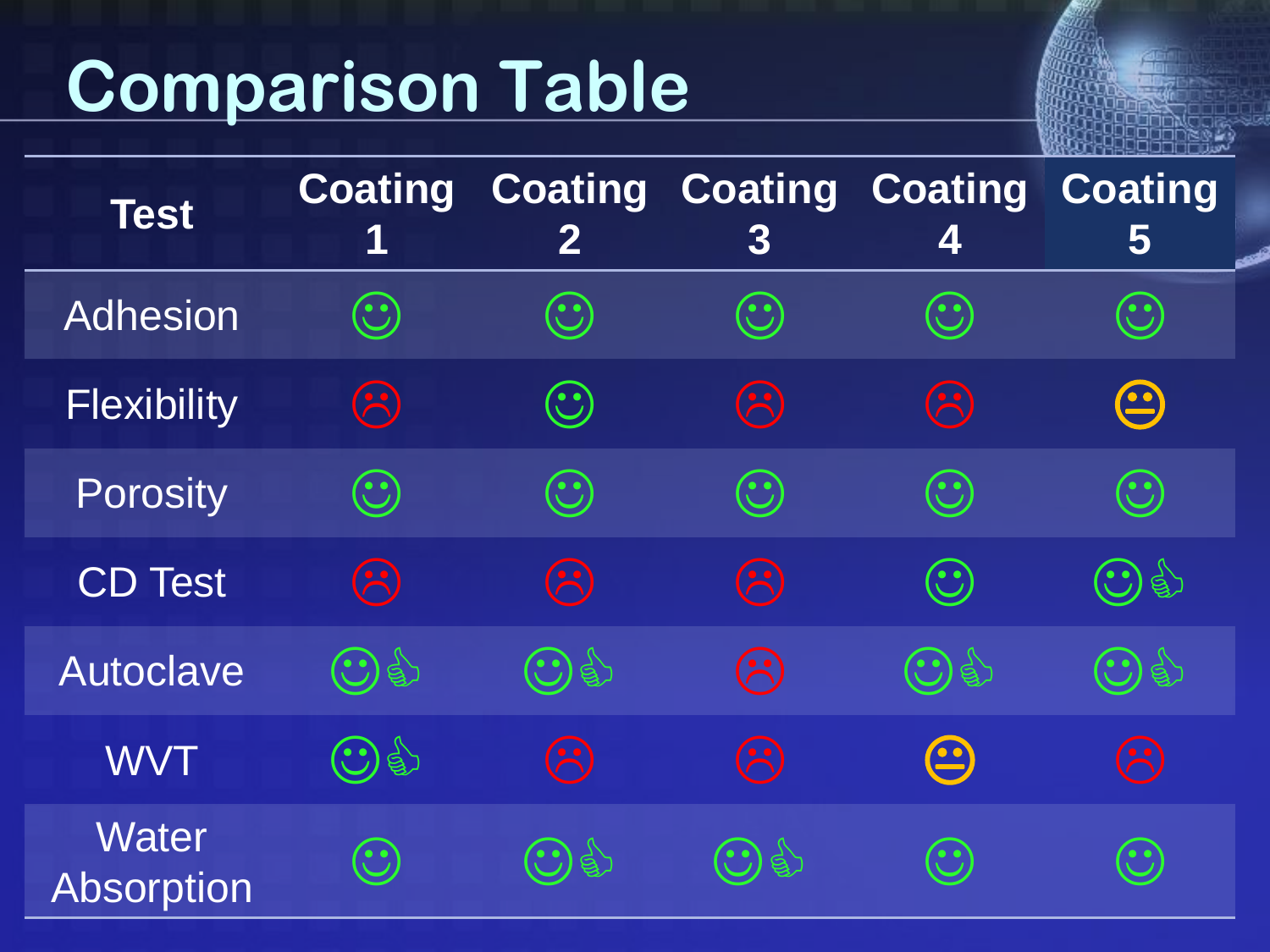### **Screening Test Conclusions**

- Although all coatings were epoxy novalac based, there were large differences in performance
- **Coatings 4 & 5** were selected for further qualification testing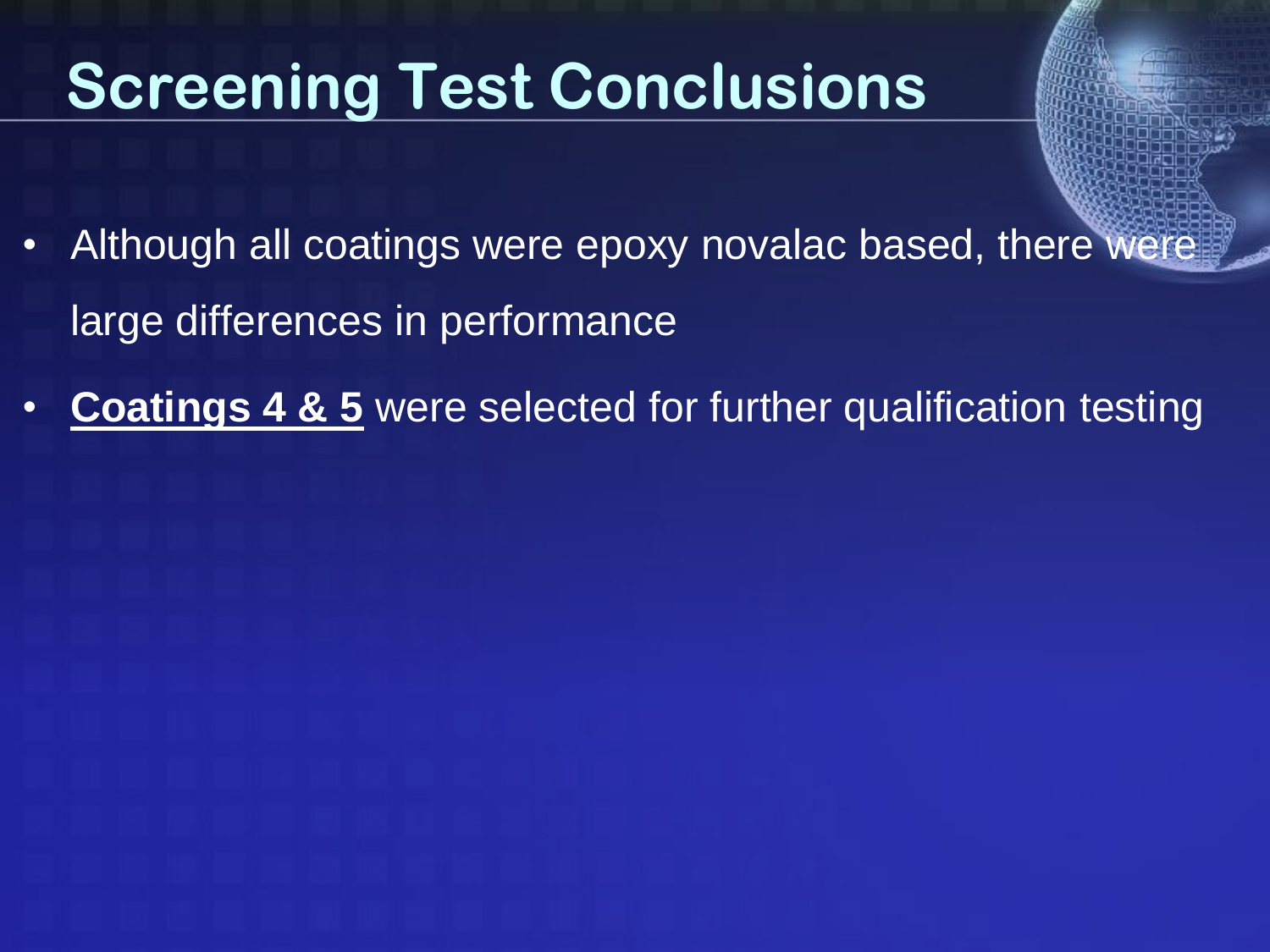#### **Coatings 4 &5 Qualification Testing**

#### **Additional** tests conducted:

- WVT and water absorption extension to 90days
- Hot water resistance: 85°C for 90 days
- Penetration: 85°C
- Impact resistance: 0 and 20°C
- Abrasion resistance: 23°C
- Chemical resistance: 23°C for 90 days
- Autoclave after chemical resistance
- 
- 
- DSC
- Linear Thermal Expansion: -10°C to + 90°C

• Gas pressure variation: 23°C at 100 bar, 10 cycles

• Salt fog: 35°C for 1000 hours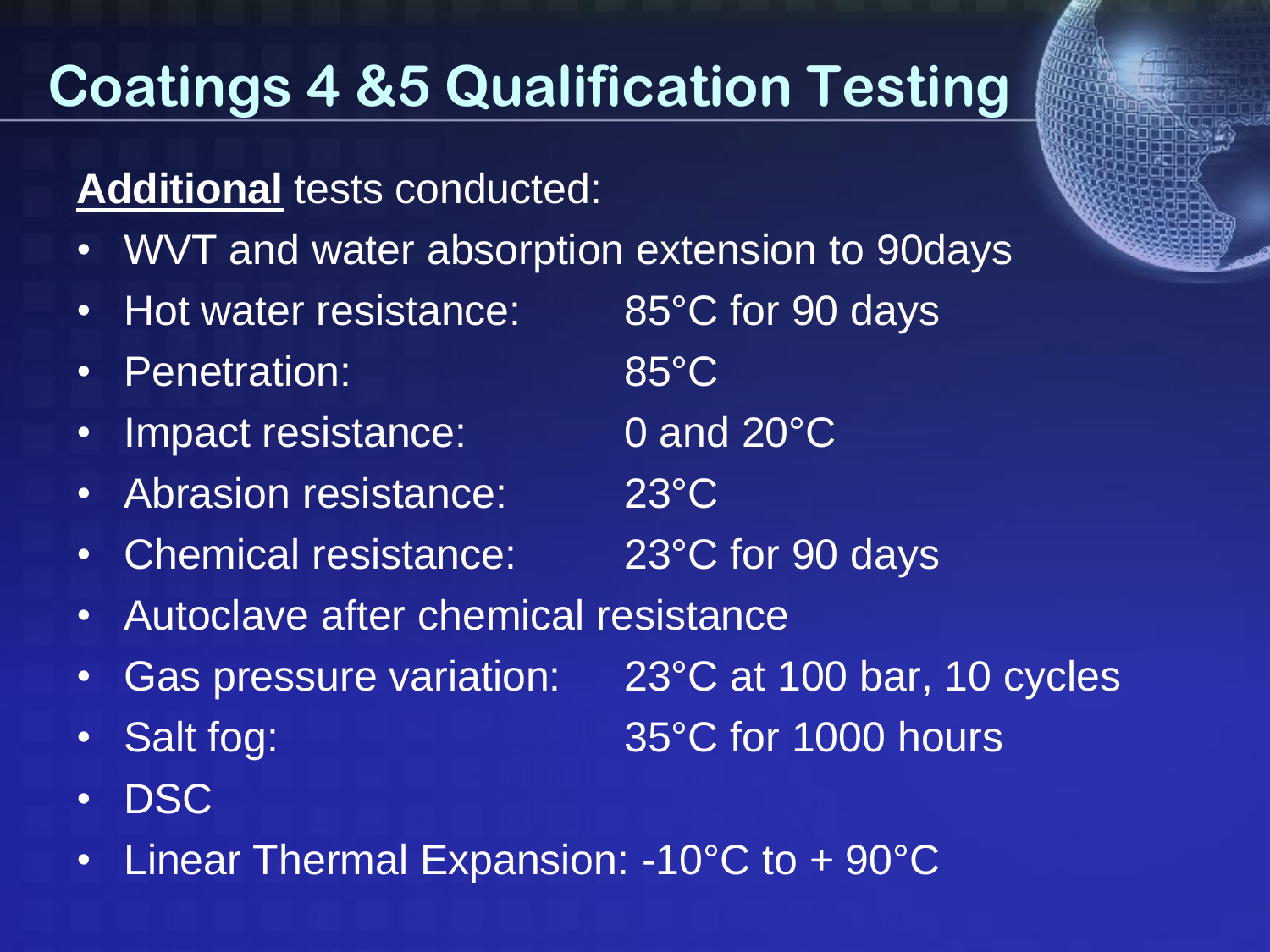#### **Coatings 4 &5 Qualification Testing**

Following are highlights of performance and differences. Note the following:

- Hot water resistance: both passed well
- Penetration: both passed well
- Gas pressure variation: both passed well
- -
- Salt fog: both passed well
- Other tests are summarized on following slides…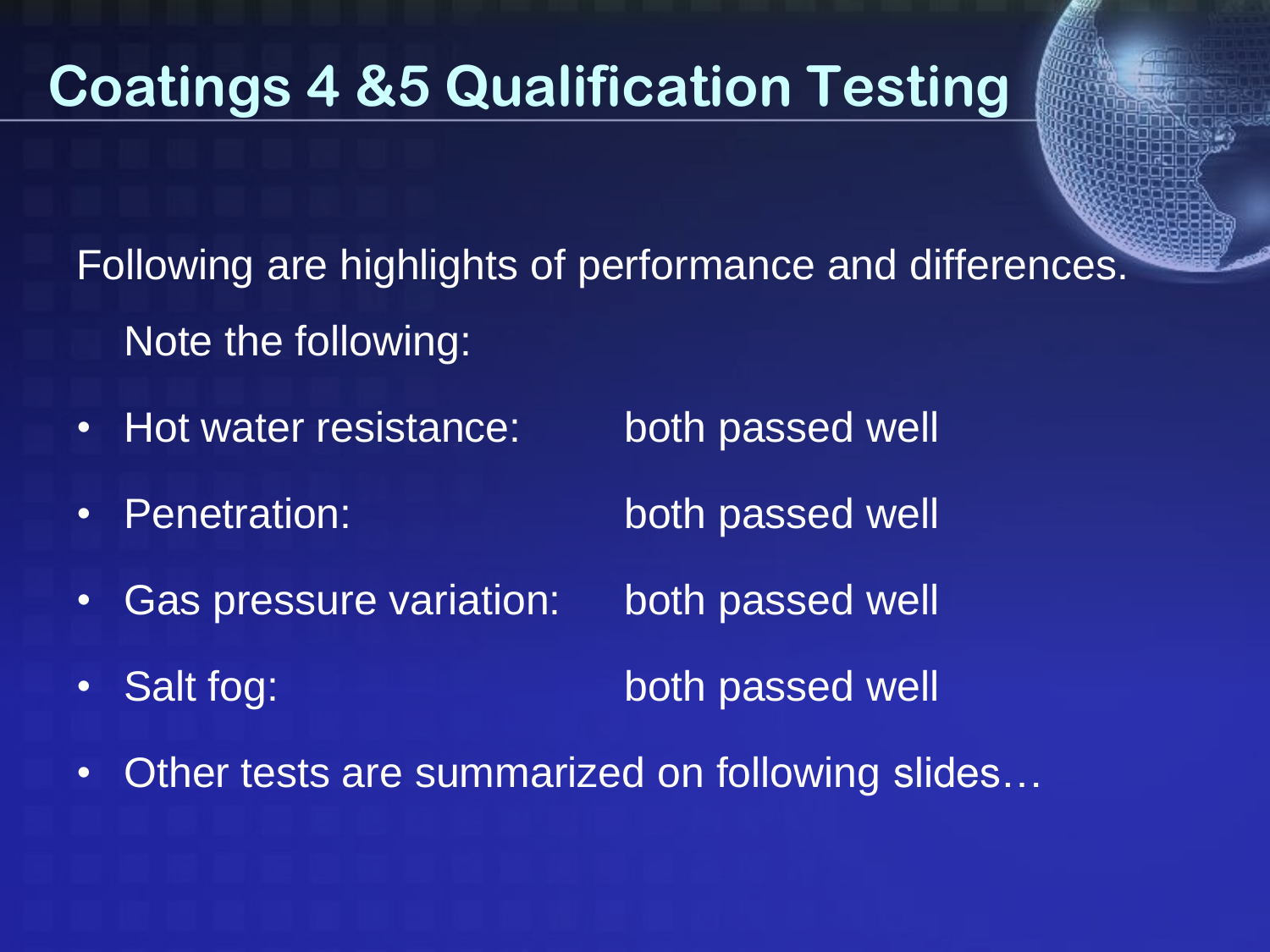#### **Water vapour transmission (WVT)**

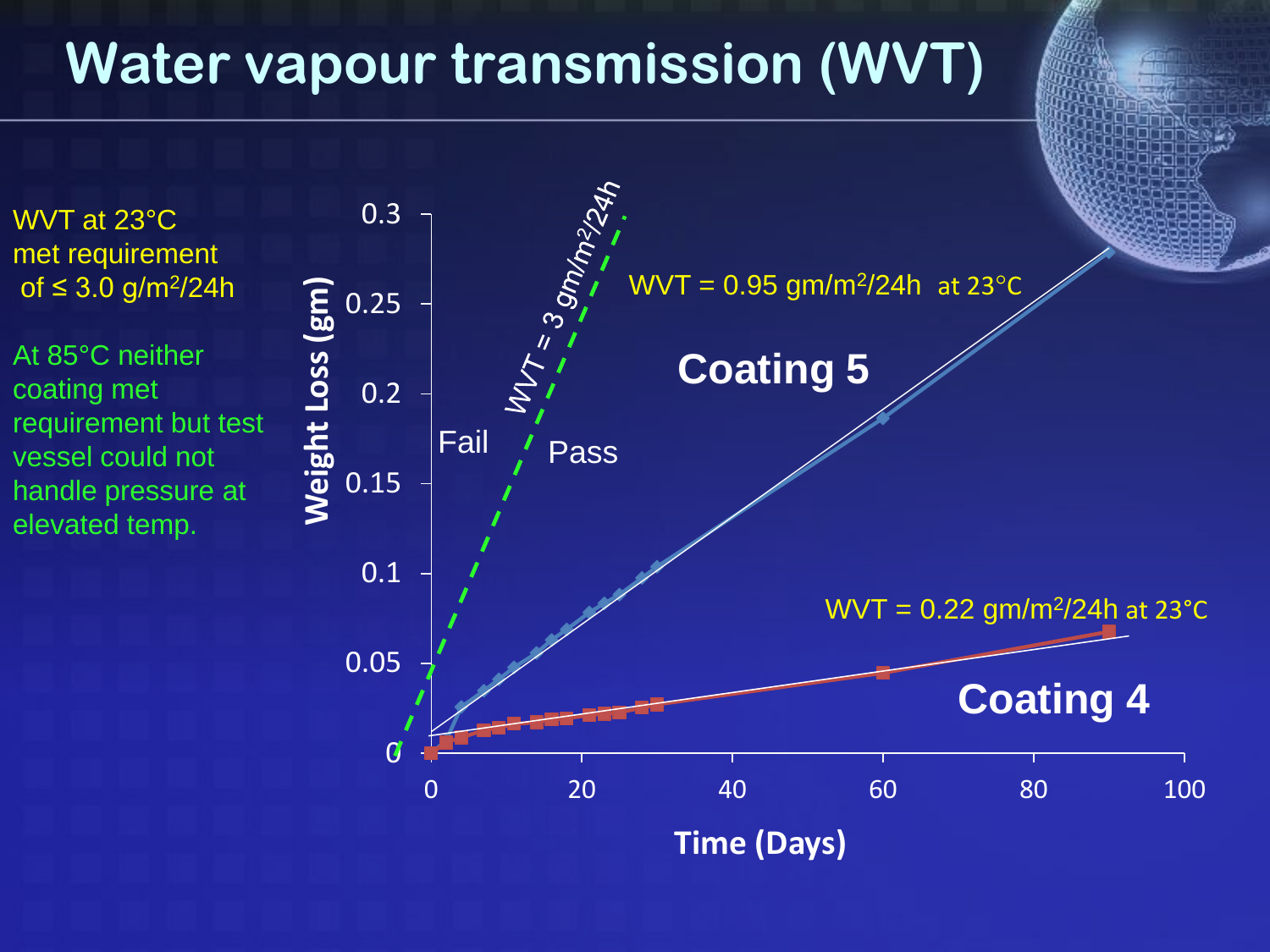#### **Water absorption**

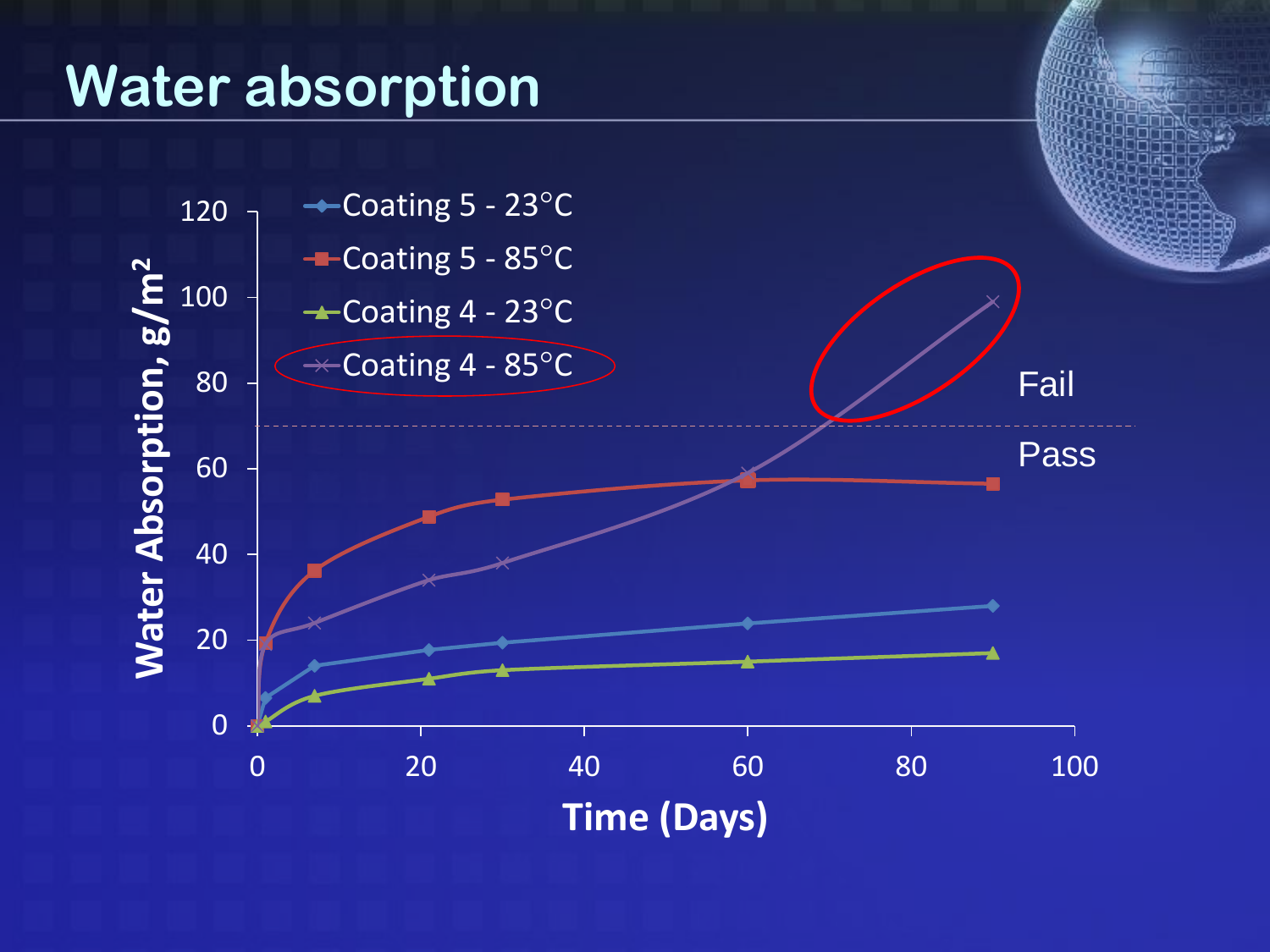#### **Impact resistance**

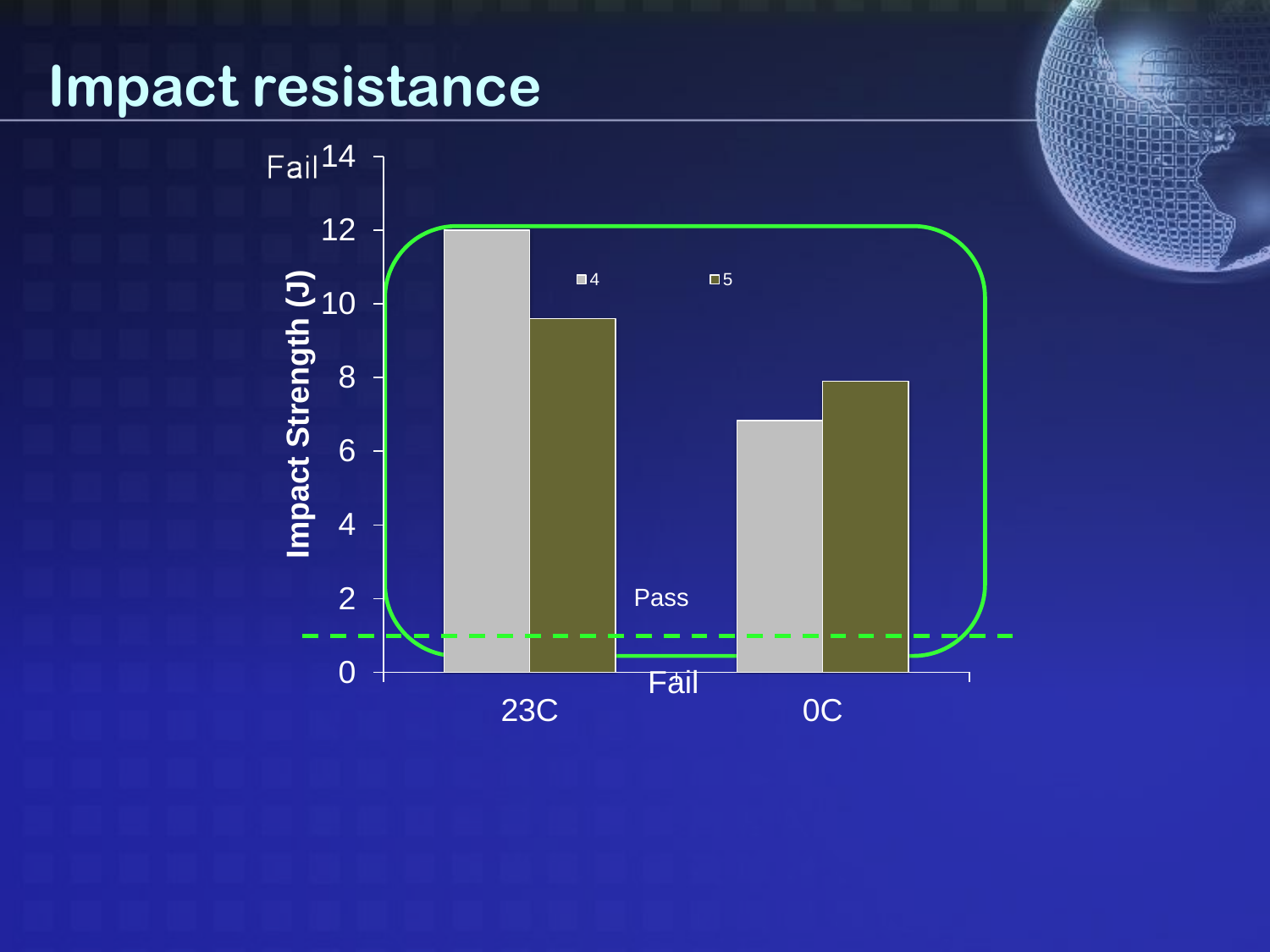#### **Abrasion resistance**

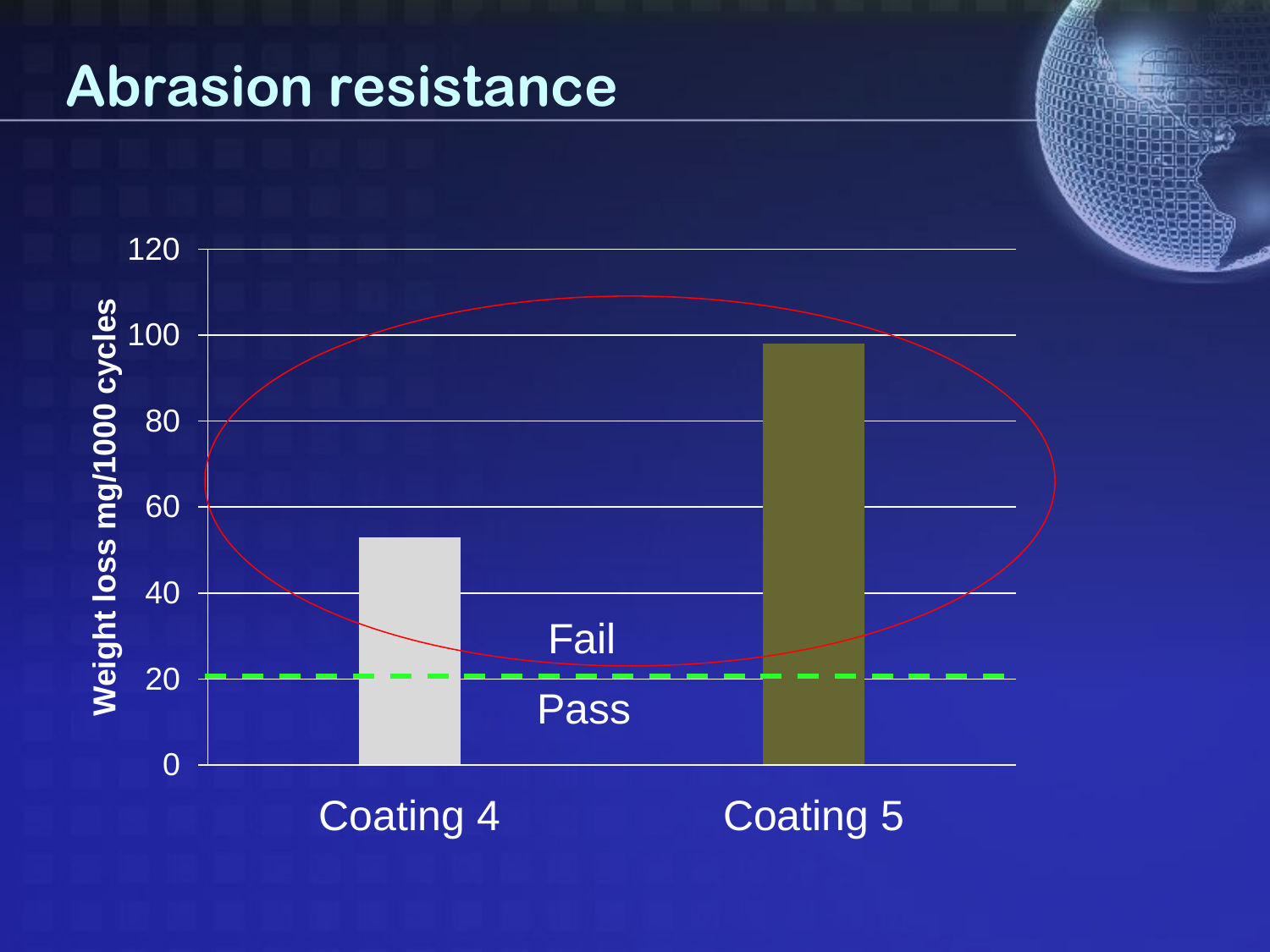#### **Chemical Resistance**

Samples were exposed to test media for 90 days and then to autoclave testing and rating.

| <b>Test Media</b>                  | <b>Autoclave conditions:</b><br>• 93°C, 2000 psi/14MPa      |  |  |  |
|------------------------------------|-------------------------------------------------------------|--|--|--|
| HCl aq. pH 2.5-3.0                 |                                                             |  |  |  |
| HF aq. pH 2.5-3.0                  | • 50% of sample in 5% NaCl aq.                              |  |  |  |
| $H_2SO_4$ aq. pH 2.0               | • Gas: $0.5\%$ H <sub>2</sub> S, 5% CO <sub>2</sub> , 94.5° |  |  |  |
| NaCl and $H_2SO_4$ aq. 100,000 ppm | • 48 Hours                                                  |  |  |  |
| chlorides pH 3.0                   | • Rapid decompression at 47°C                               |  |  |  |
| 10 % NaCl aq.                      | cooling)                                                    |  |  |  |
| <b>Distilled water</b>             |                                                             |  |  |  |
| <b>Toluene</b>                     |                                                             |  |  |  |

Coating 4: no visible degradation to chemicals except surface uniformity in toluene; after autoclave no adhesion loss but severe colour change and slight surface roughness; also in toluene F#4 blisters at gas-water interface - **PASS**

 $, 94.5\%$  CH $_4$ 

 $47^{\circ}$ C (after 4 hours

Coating 5: no visible degradation to chemicals or autoclave except severe colour change in latter and slight adhesion loss in gas phase - **PASS**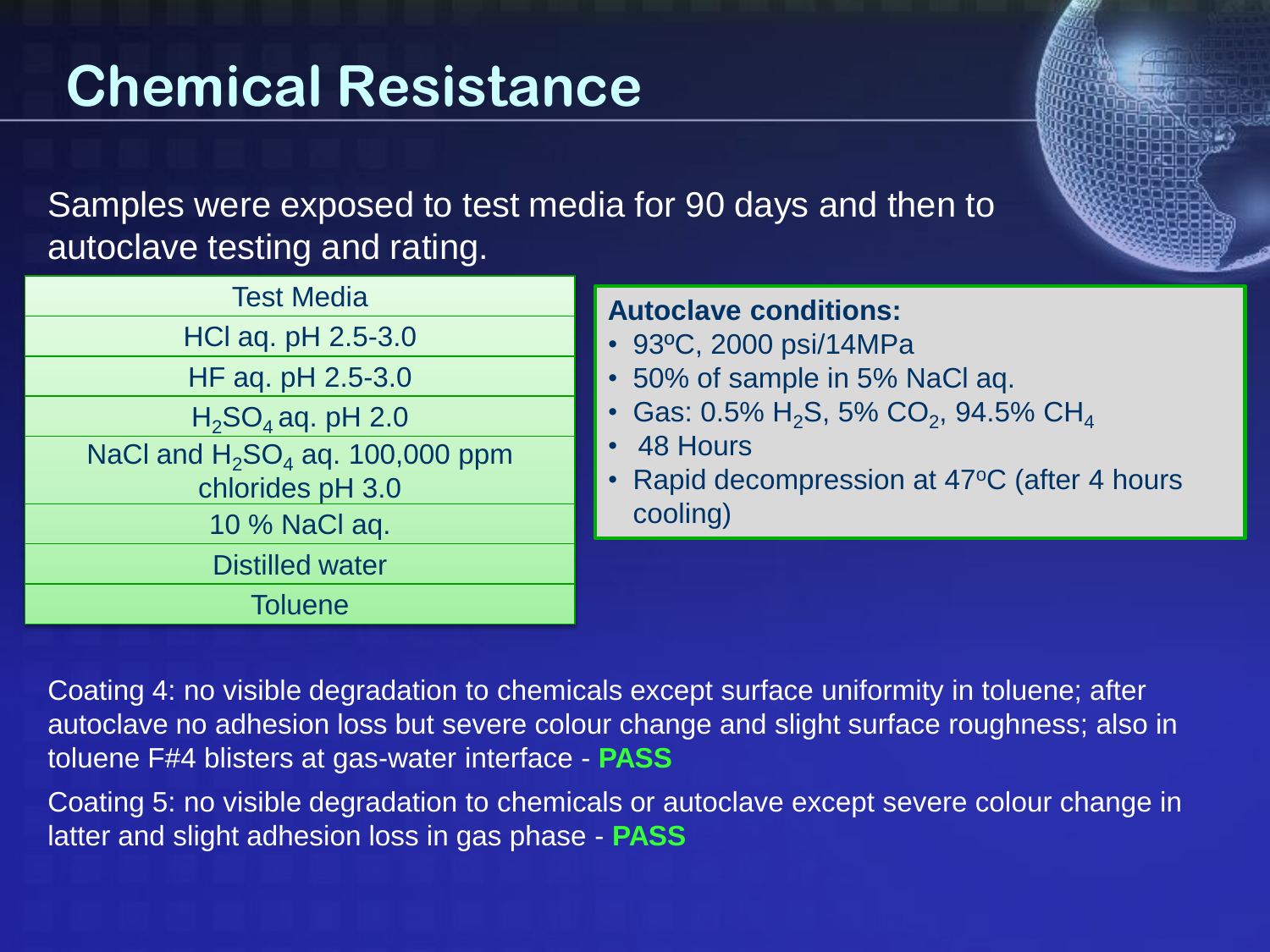### **DSC**

Tests on the samples as received resulted in Tg values NOT  $\geq 10^{\circ}$ C above max. operating temp.

BUT additional tests on samples after hot water immersion showed increases in Tg values

| Sample ID |                                |           | Tg $(C)$ |
|-----------|--------------------------------|-----------|----------|
| Coating 5 |                                | #1        | 78       |
|           | Sample before hot water test   | #2        | 78       |
|           |                                | <b>S1</b> | 119      |
|           | Sample after hot water test    | <b>S3</b> | 117      |
|           | Sample stored 90 days at 23 °C | 100       |          |
| Coating 4 |                                | #1        | 76       |
|           | Sample (before hot water test) | #2        | 77       |
|           |                                | HWR2      | 92       |
|           | Sample after hot water test    | HWR4      | 93       |
|           | Sample stored 90 days at 23°C  |           | 79       |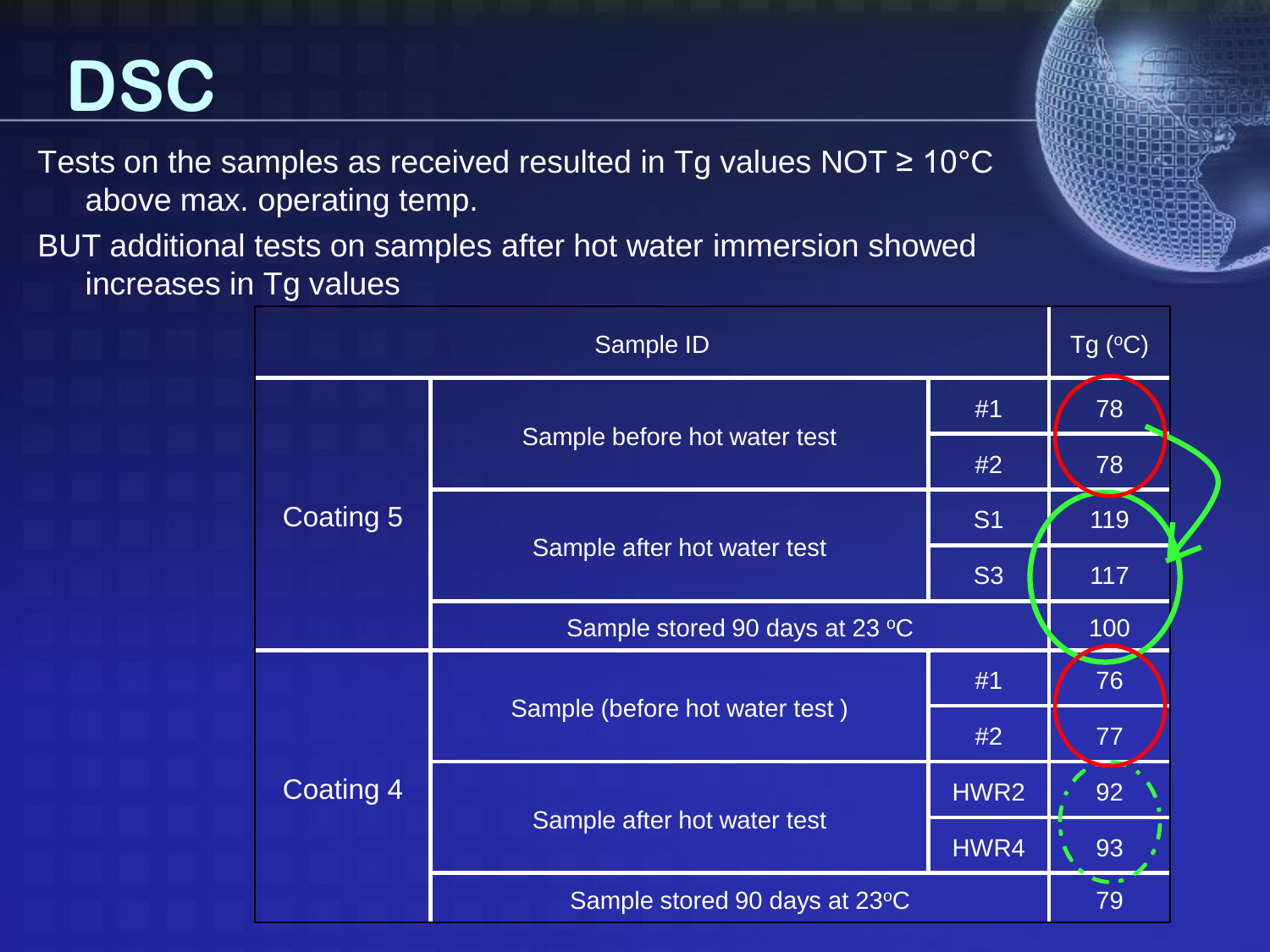#### **Coefficient of linear thermal expansion (CLTE)**

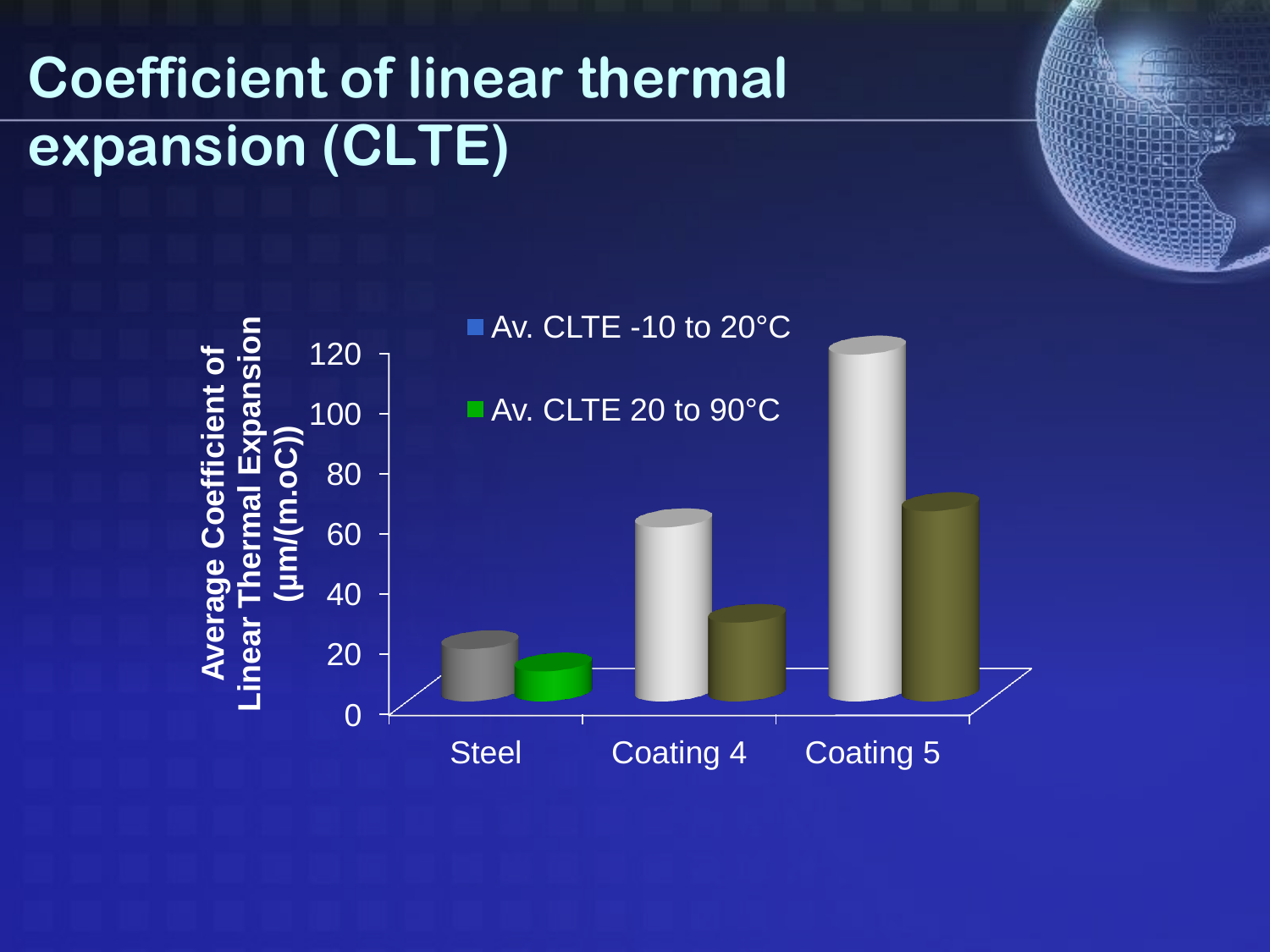#### **Coatings 4 & 5 Qualification Tests**

- Both good BUT did not meet all criteria, **differences**!
- Both had good hardness, adhesion, and resistance to impact, penetration, chemicals, hot water, salt fog, autoclave and gas pressure variation.
- Lower than required Tg but this increased after 85°C immersion, especially for Coating 4.
- Lower than required abrasion resistance and flexibility.
- Coating 5 more flexible that Coating 4.
- Coating 4 better WVT than Coating 5.
- Coating 5 passed water absorption test but Coating 4 showed increasing absorption at 85°C up to full 90 days of test.
- Coating 4 had lower CLTE (better = closer to that of steel)
- Coating 4 showed some chemical attack in CD test.